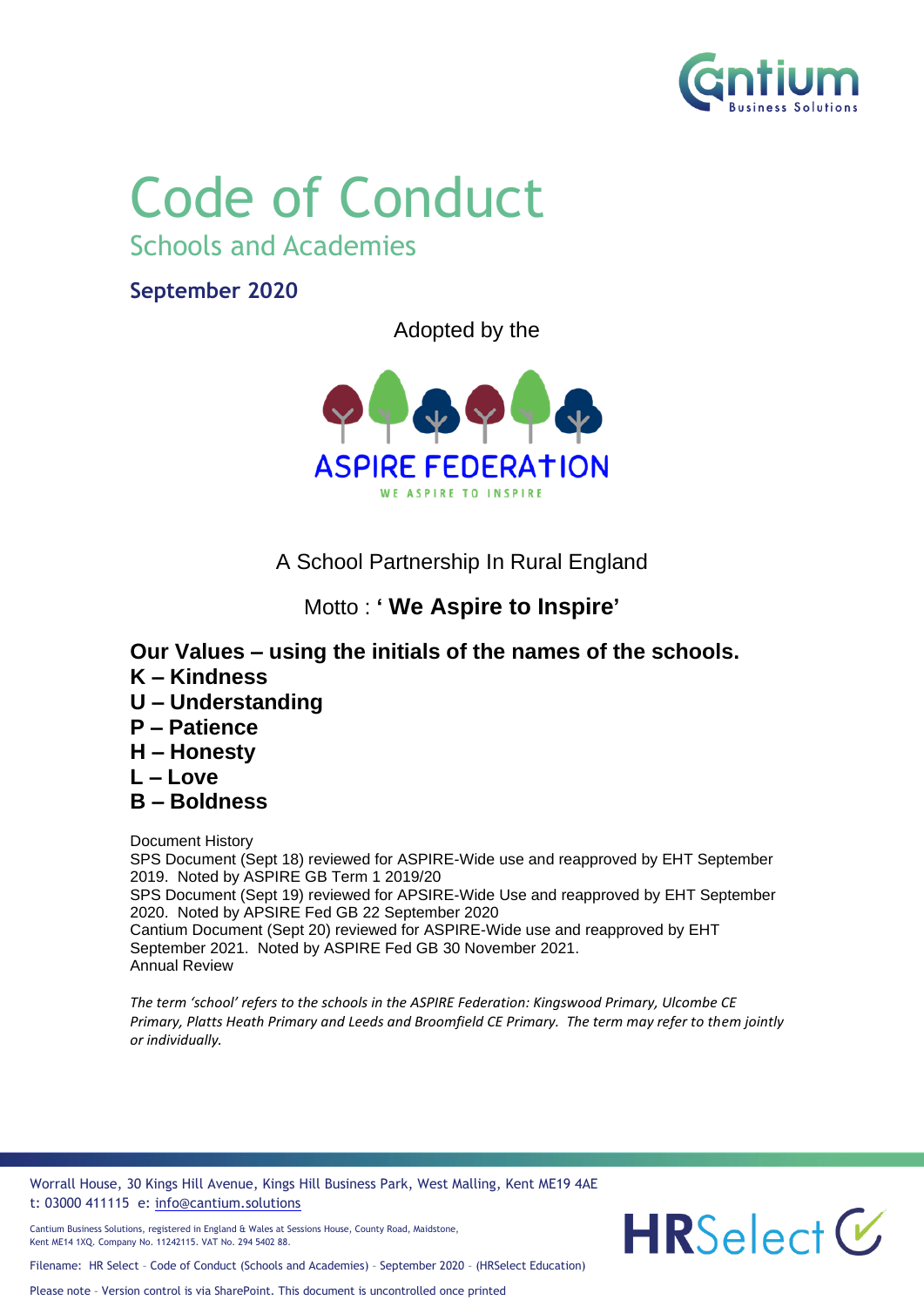

At our two Church of England schools this policy will be delivered through strong links made to our Christian values:

#### **Leeds & Broomfield Church of England Primary School**

At Leeds & Broomfield we build strong foundations for all; to learn, flourish and fill their hearts with God's love. Everyone is important, valued and needed to make L&B grow. We give a quality all round nurturing education which develops the whole child; If the rain came we would not fall.

"*As many hands build a house, so many hearts make a school." (Matthew Ch 7 24-27)*

#### **RESPECT RESILIENCE EMPATHY CURIOSITY HONESTY**

Our school Christian Values support the development of the children and all within the school and local community, giving the children and staff a positive outward looking view. The pupils and staff support and help each other and the local community enabling all to flourish.

We have explored the story of Matthew (Ch 7 24-27) showing curiosity, and the children felt empathy for the builder of the house on the sand, but said they must be resilient to try again. Jesus was honest with his followers and people followed and trusted him. The story continues showing how Jesus respected all and everyone who wanted to listen and learn could – no one was turned away. This high level of inclusion and respect is what makes Leeds and Broomfield a great school community to be part of 'many hearts make a school'.

#### **Ulcombe Church of England Primary School**

"*Unity and diversity in the body – one body, many members." (Corinthians Ch 12 12-27)*

#### **HOPE RESPECT ENDURANCE TRUST**

At Ulcombe Church of England Primary School endurance plays an important role in both our social learning and cultural ethos, where children aspire to be the best they can be. Diversity is the key to our curriculum and opportunities to progress and succeed both academically and as individuals are provided – many members working in unity with respect for each other. Hope is at the heart of our school community and is explicitly shown by both children and adults in our school, regardless of where the path of life leads them. Through God's love and trust each individual learns the skills important for them but also adds value to the community as a whole.

We are Ulcombe Church of England Primary School and each one of us is a part of it!

#### For the School / Academy to complete:

Consultation Date with Employees / Recognised Unions:

Governing Body Ratification Date: 30 November 2021

Issue Date: September 2021

Next Review Date: September 2022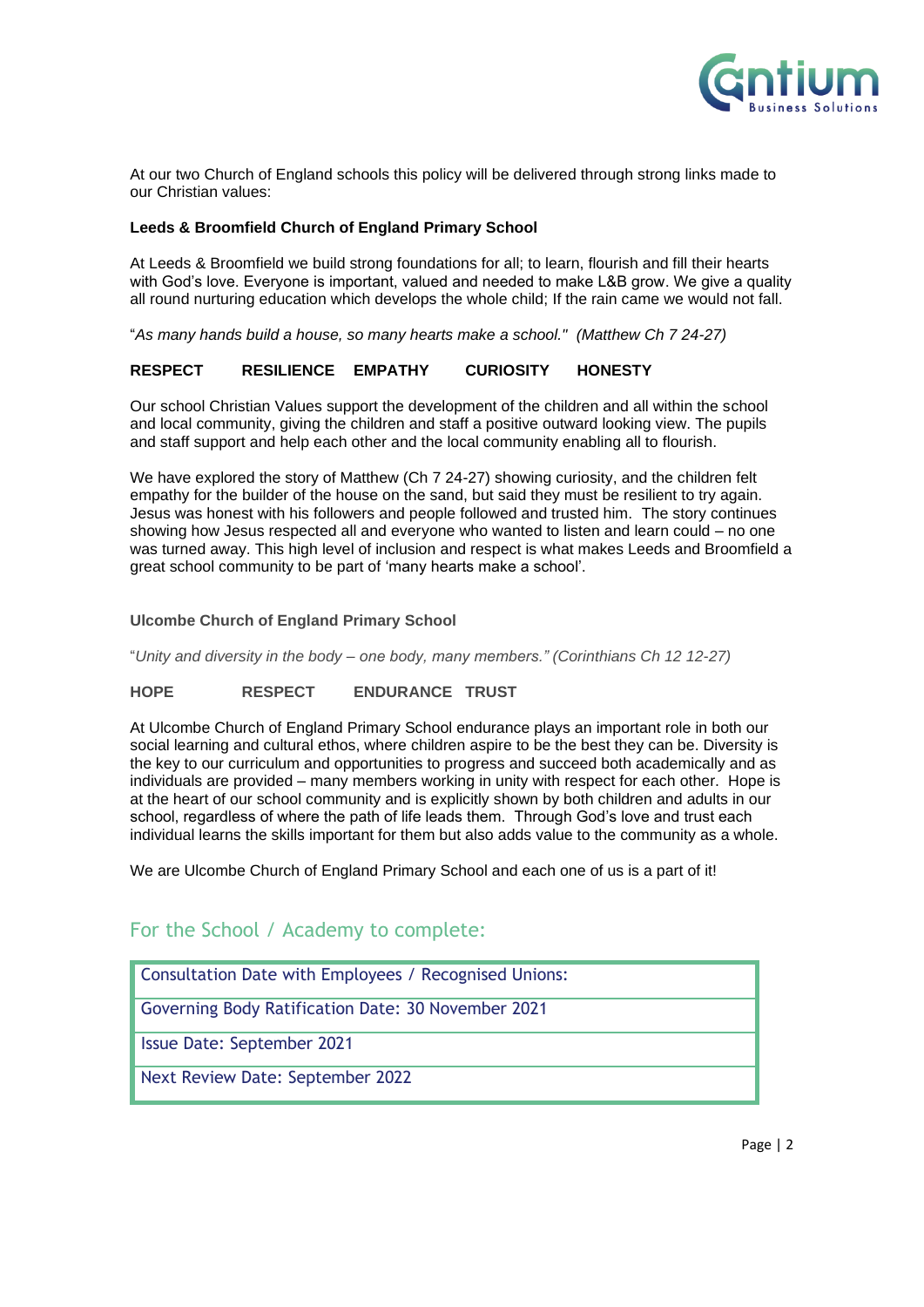

## **Contents**

| 11 Working Relationships & Relationships with other Stakeholders / |  |
|--------------------------------------------------------------------|--|
|                                                                    |  |
|                                                                    |  |
|                                                                    |  |
|                                                                    |  |
|                                                                    |  |
|                                                                    |  |
|                                                                    |  |
|                                                                    |  |
|                                                                    |  |
|                                                                    |  |
|                                                                    |  |
|                                                                    |  |
|                                                                    |  |
| 23 Allegations Against Members of Staff and Volunteers 18          |  |
|                                                                    |  |
|                                                                    |  |
|                                                                    |  |
|                                                                    |  |
|                                                                    |  |
|                                                                    |  |
|                                                                    |  |
|                                                                    |  |
|                                                                    |  |
|                                                                    |  |
|                                                                    |  |
|                                                                    |  |
|                                                                    |  |
|                                                                    |  |
|                                                                    |  |
|                                                                    |  |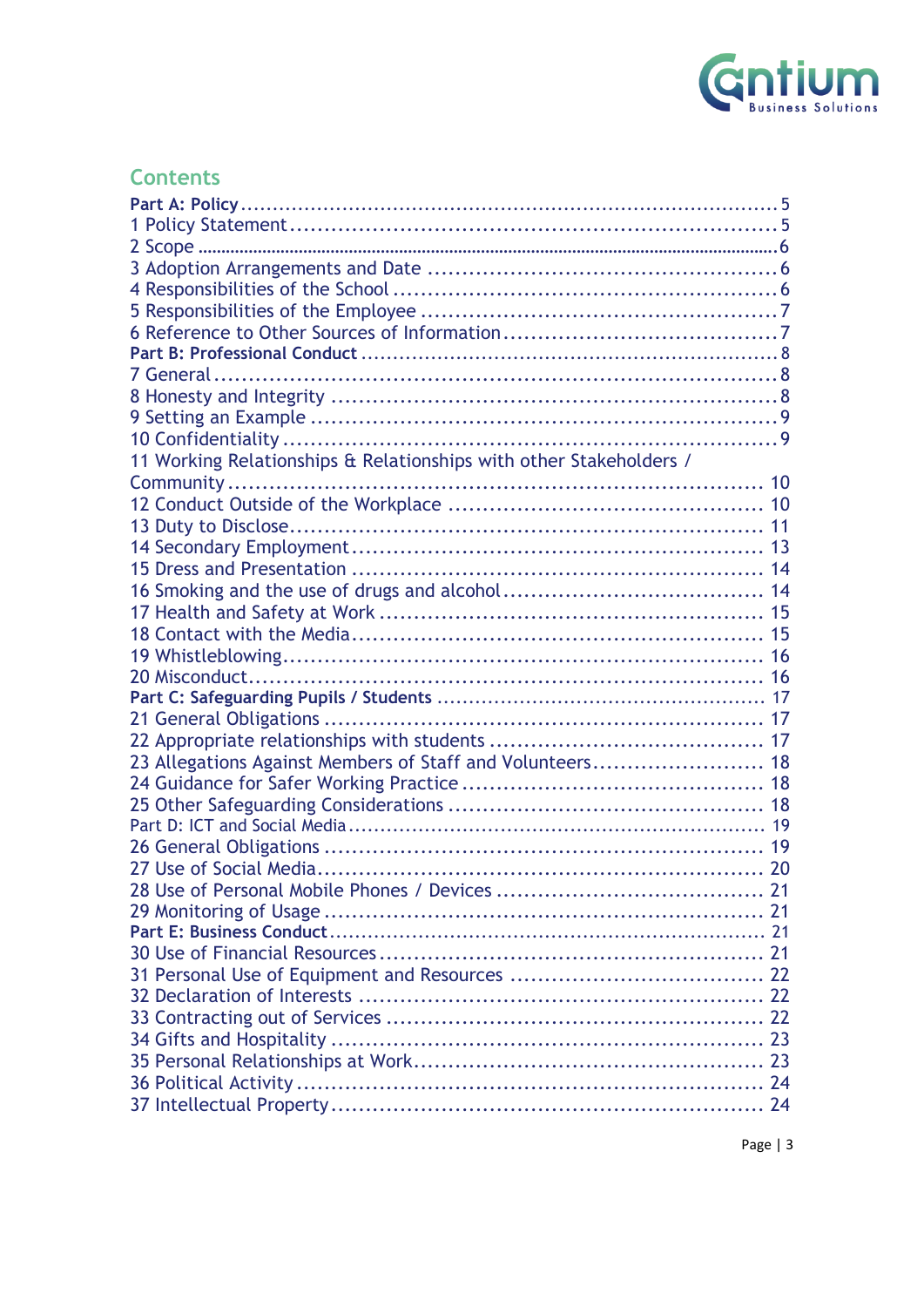

| Appendix 1: Code of Conduct - Confirmation of Compliance  25 |  |
|--------------------------------------------------------------|--|
|                                                              |  |
|                                                              |  |
| Appendix 4: Keeping Children Safe in Education - Part 1  25  |  |
|                                                              |  |
|                                                              |  |

#### **Guidance Note:**

This policy has been developed by Cantium for use in all Schools and Academies.

#### **Kent Schools**

The Local Authority expects that all KCC Community and Voluntary Controlled Schools will use this document as the basis for their Code of Conduct. This document is also strongly recommended for consideration for adoption by Foundation and Aided Schools.

This document has been shared with representatives of KCC's recognised trade union / professional associations for comment. Schools are advised to ensure staff and unions have the opportunity to comment on the proposed code of conduct prior to the document being formally adopted by Governors.

#### **Academies and Schools Outside of Kent**

This policy and procedure may be adopted in its entirety or adapted for use by Academies and Schools / Academies outside of Kent.

Statutory / contractual obligations are highlighted within the policy. Areas where the Academy may determine their own approach or adopt varied provisions are also indicated.

Cantium is able to advise and support Academies in developing their own policies.

Academies are strongly advised to ensure that there is sufficient opportunity for staff and their trade union / professional representatives to comment on the proposed code of conduct prior to the document formally being adopted by Governors.

*The document also contains references to other policies which the school may want to signpost employees to refer to in conjunction with this policy.*

*It is recognised that schools may have locally adopted policies / practices or a staff handbook – therefore schools should amend this template code of conduct to ensure that any references to expectations made within this document are consistent with the existing policies they may have.*

#### **Version Control**

| <b>Date</b>    | <b>Revisions</b> |
|----------------|------------------|
| September 2020 | Para 6, 21, 25   |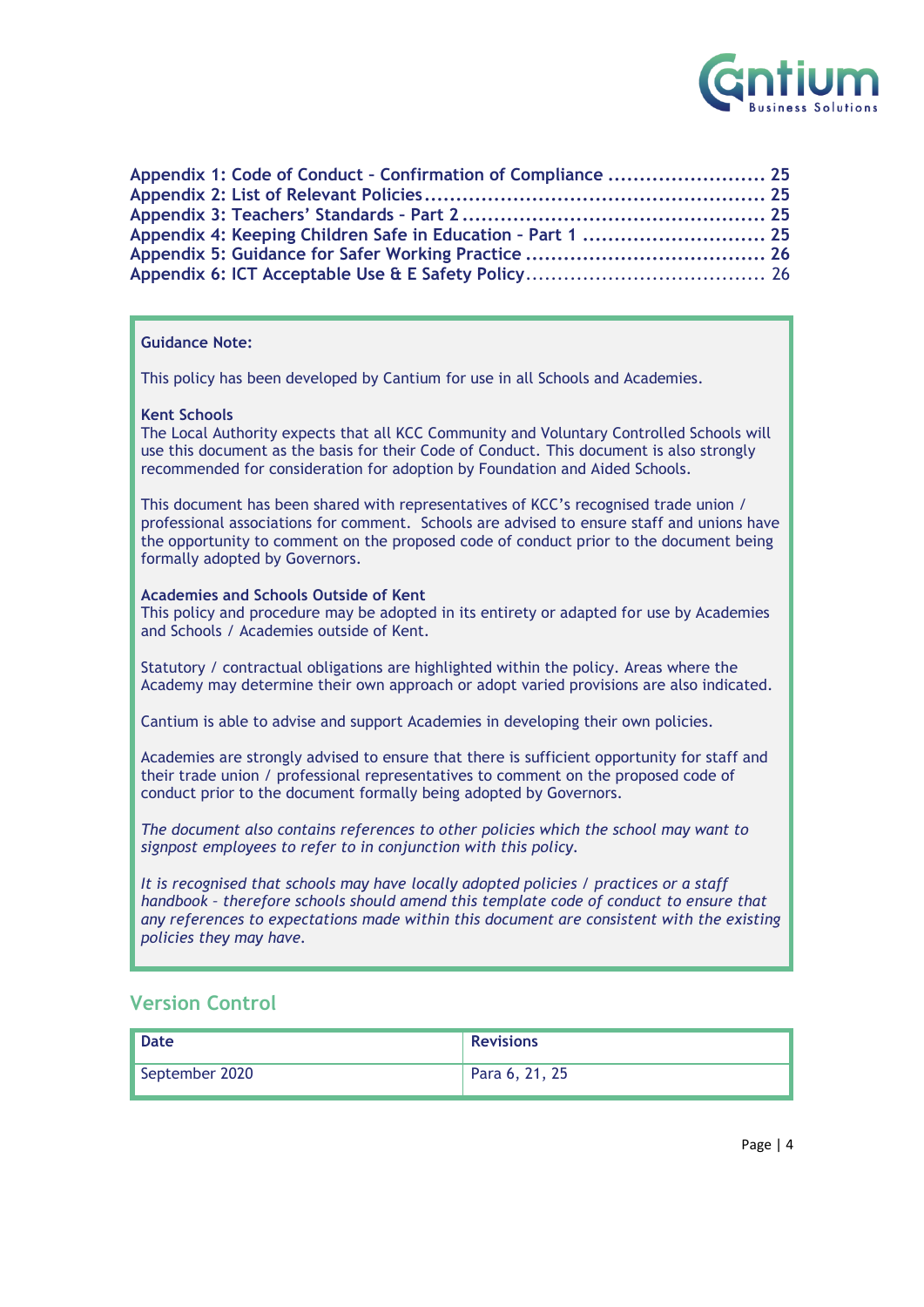

## <span id="page-4-0"></span>**Part A: Policy**

#### <span id="page-4-1"></span>**1 Policy Statement**

The School expects the highest standards of personal and professional conduct from all Employees.

As such the School requires all Employees to act in a manner which reflects the value and ethos of the School.

Employees must ensure that their behaviour and actions are consistent with their position as a role model to pupils / students and are compatible with working with young people and in a School setting.

Employees must act with integrity, honesty and demonstrate ethical and respectful working practices towards pupils / students, colleagues, parents/ carers and other members of the School community.

All Employees have a responsibility to observe appropriate professional boundaries and act at all time in a manner which safeguards and promotes the welfare of pupils / students.

Employees must disclose any relevant information which may impact on their job role or suitability to work with young people or in a School setting.

The School requires Employees to adhere to all School policies and observe the highest standards of business / financial practice.

Each Employee has an individual responsibility to act in a manner which upholds the School's interests and protects its reputation.

Employees are accountable for their actions and conduct and should seek advice from their Line Manager / Headteacher if they are not sure of the appropriate action to take.

Employees should be aware that a failure to comply with the following Code of Conduct could result in disciplinary action including dismissal.

This policy explains the School's expectations with regards to the conduct of Employees in the following areas:

- Professional conduct
- Safeguarding Pupils / Students
- Use of ICT & Social Media
- <span id="page-4-2"></span>• Business conduct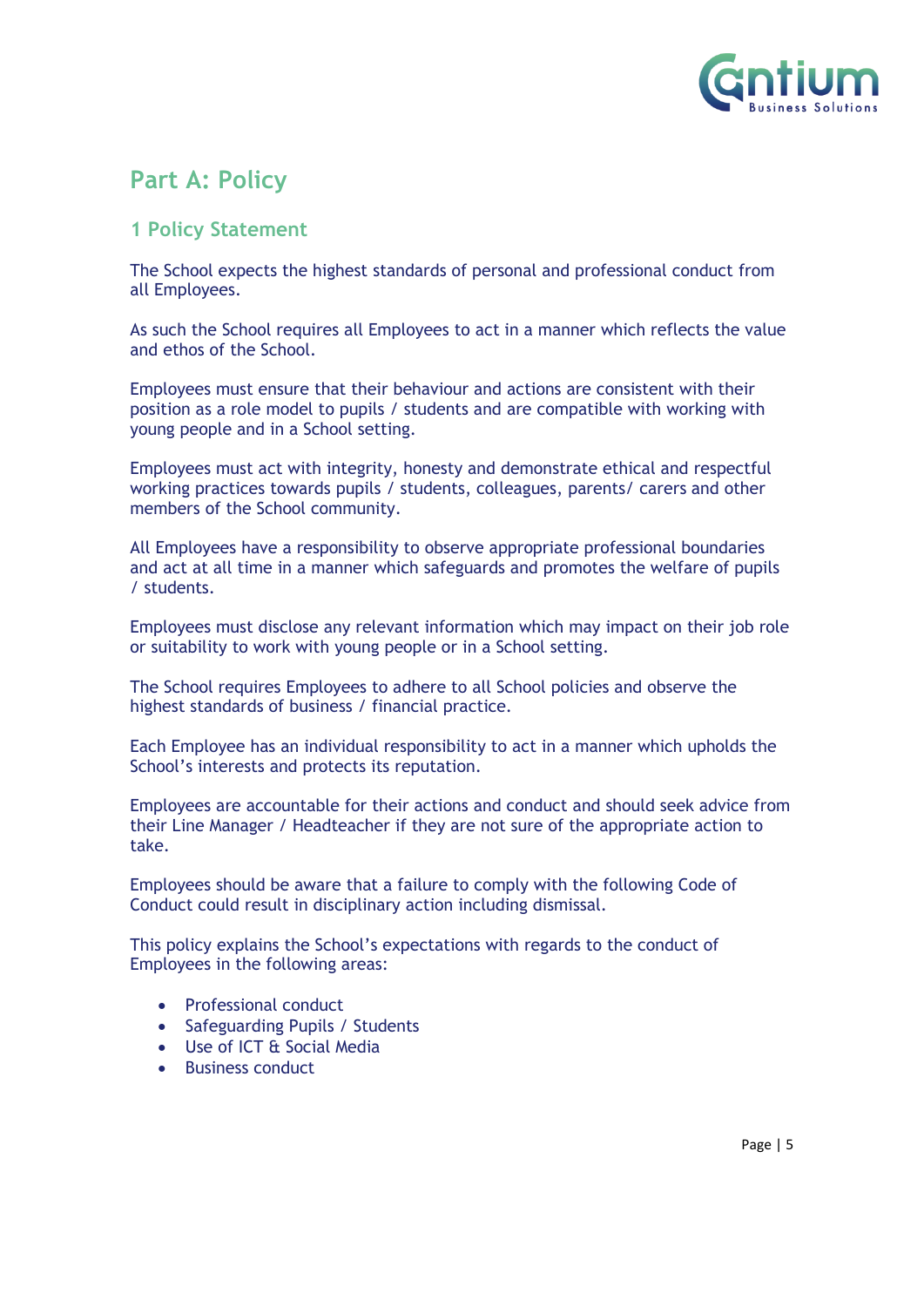

#### **2 Scope**

This Policy applies to all current Employees of the ASPIRE Federation.

This Policy should also be adhered to by all volunteers / supply and agency workers engaged by the School.

Reference to the management role of the headteacher in this policy, this may include his / her identified nominee. In the case of the headteacher this management function is undertaken by the Chair of Governors.

#### *Note on terminology*

*Reference to 'Employees' in this document should be considered to also include all volunteers /supply and agency workers. It does not include Governors for whom separate arrangements apply.*

#### <span id="page-5-0"></span>**3 Adoption Arrangements and Date**

This policy was adopted by the ASPIRE Federation Governing Body on 19 October 2021 and supersedes any previous Code of Conduct

This policy will be reviewed by the Governing Body each September earlier if there is a need. This will involve consultation with the recognised unions.

#### <span id="page-5-1"></span>**4 Responsibilities of the School**

- Explain the provisions of the Code of Conduct to Employees and signpost Employees to other relevant policies, document and guidelines
- Provide additional advice and guidance to Employees in relation to queries they may have regarding the application of the Code of Conduct
- Coach, support and provide feedback to Employees on their performance in relation to the required standards of conduct
- Take appropriate action at the earliest opportunity to address breaches of the expected standards of conduct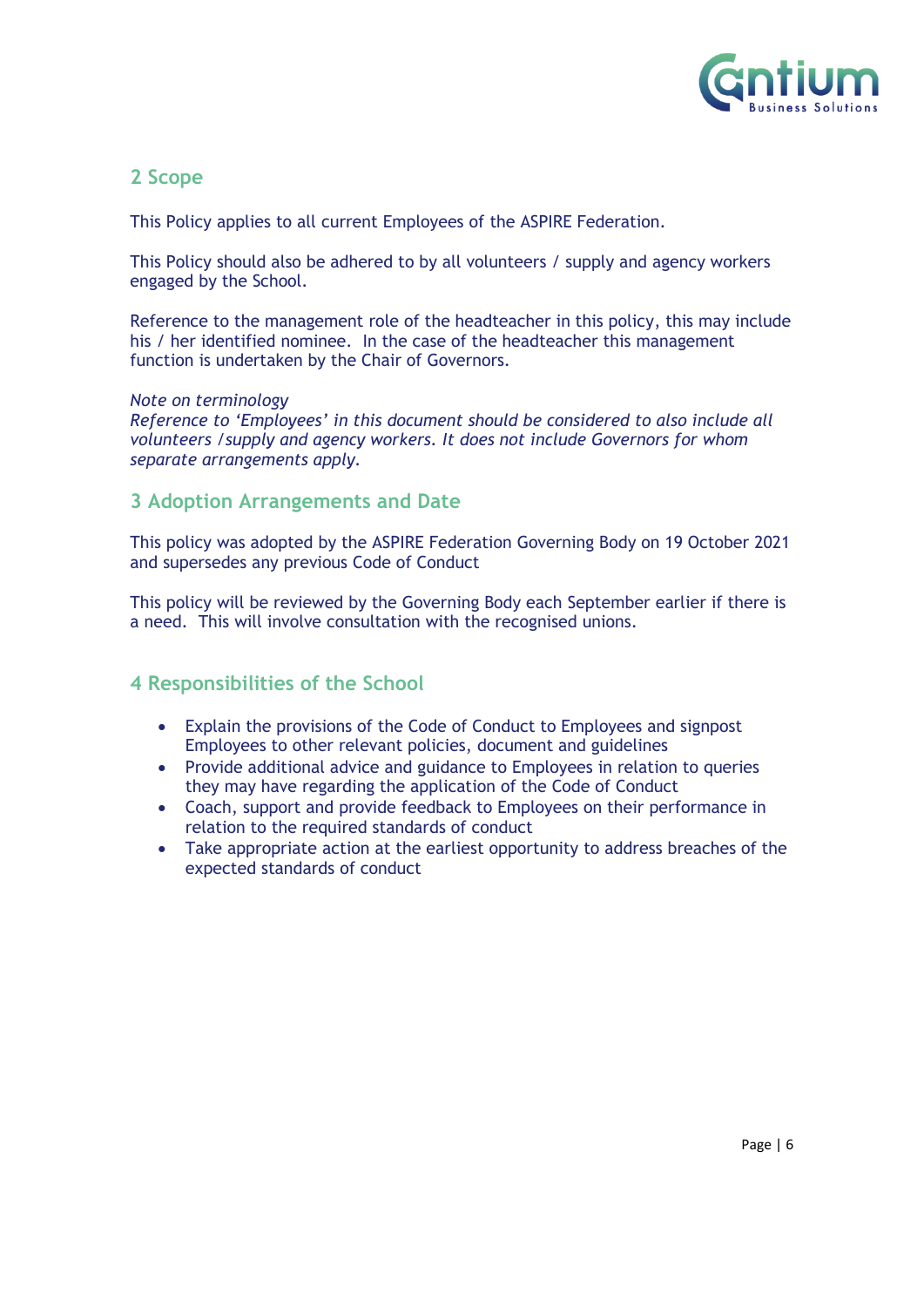

#### <span id="page-6-0"></span>**5 Responsibilities of the Employee**

*Employees are required to sign the declaration at Appendix 1 to confirm that they have read and will comply with the Code of Conduct.*

- To read, understand and comply with the Code of Conduct at all times
- To use this code, alongside other relevant School policies and professional codes, to guide them in their role
- To seek guidance from the Headteacher / Line Manager (or Chair of Governors in the case of the Headteacher) if they are unclear about the conduct or actions expected of them
- To alert the Headteacher (or Chair of Governors in the case of the Headteacher) at the earliest opportunity if they are aware that they have conducted themselves in a way which may have breached the expected standards of conduct

#### <span id="page-6-1"></span>**6 Reference to Other Sources of Information**

This Code of Conduct is not exhaustive and does not replace the general requirements of the law, common sense and good conduct.

The Code of Conduct should be read in conjunction with a number of associated policies relating to conduct which are set out in Appendix 2 of this document.

In addition to this policy, all staff employed under Teachers' Terms and Conditions of Employment have a statutory obligation to adhere to the provisions of the STPCD, the latest 'Teachers' Standards 2012' and in relation to this policy, Part 2 of the Teachers' Standards - Personal and Professional Conduct. Whilst this is a contractual requirement of Teaching posts only, the School expects all Employees to reflect these expectations in their conduct.

Part 2 of the Teachers' Standards is available at Appendix 3 and can also be access online via:

#### [https://www.gov.uk/government/uploads/system/uploads/attachment\\_data/file/28](https://www.gov.uk/government/uploads/system/uploads/attachment_data/file/283566/Teachers_standard_information.pdf) [3566/Teachers\\_standard\\_information.pdf](https://www.gov.uk/government/uploads/system/uploads/attachment_data/file/283566/Teachers_standard_information.pdf)

All employees must also ensure they have read, understood and comply with Part 1 of Keeping Children Safe in Education (September 2020). Further guidance regarding Safeguarding is in Part C of this document.

Staff must also have due regard to other professional codes, policies and guidance which may be relevant to their specific role.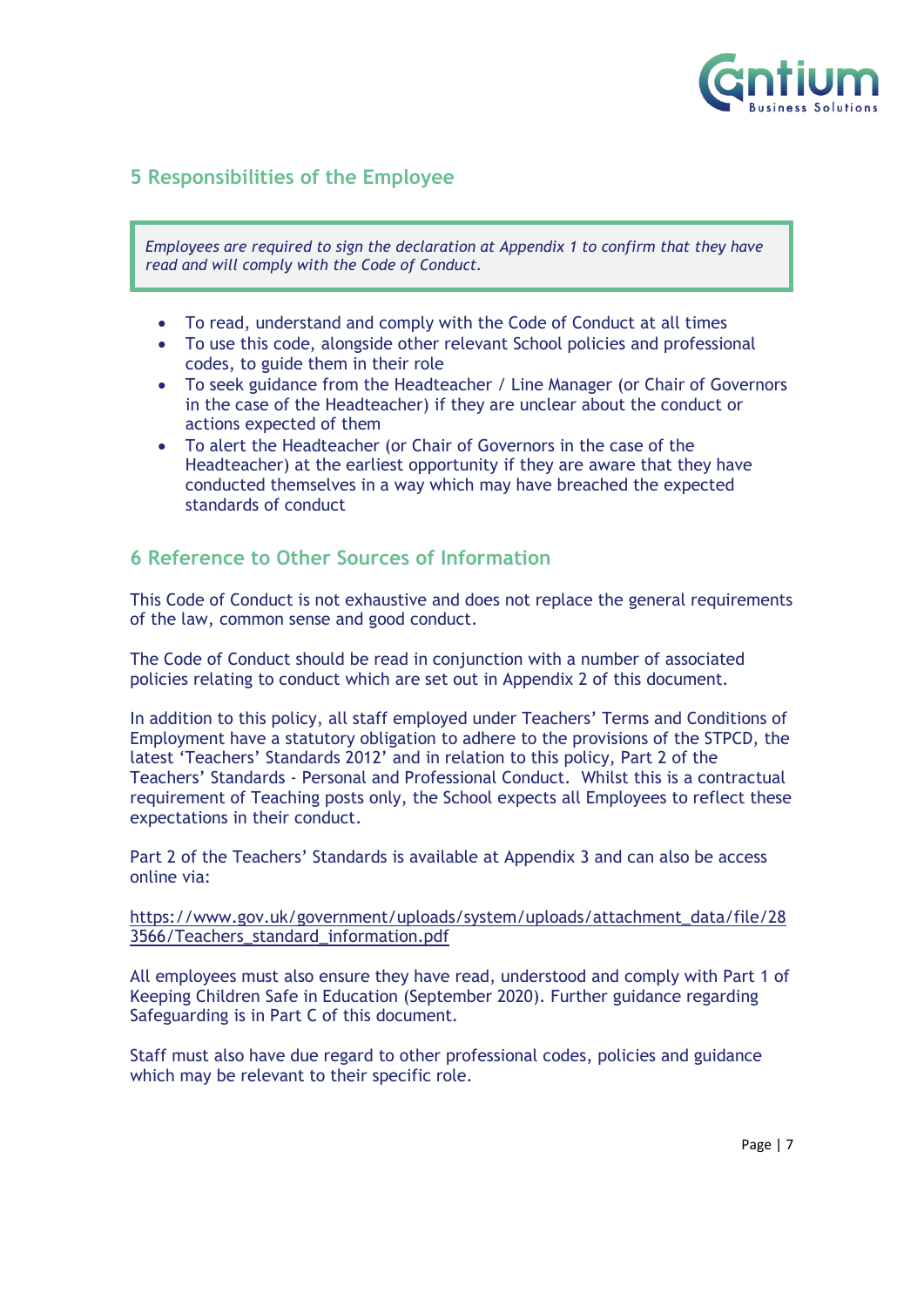

## <span id="page-7-0"></span>**Part B: Professional Conduct**

#### <span id="page-7-1"></span>**7 General**

Employees are expected to demonstrate consistently high standards of personal and professional conduct.

Employees are required to work in a diligent and conscientious manner.

Employees are expected to work to the requirements of their job and are required to respect managerial authority and follow reasonable instructions.

Employees must conduct themselves in a manner which reflects the ethos and values (Christian values if a church school) of the School and adhere to School policies and procedures at all times.

Employees should ensure they work their contracted hours and are expected to maintain a high level of attendance and punctuality.

#### <span id="page-7-2"></span>**8 Honesty and Integrity**

Employees must maintain high standards of honesty and integrity in their work.

Employees should not behave in a manner which would call into question their motivation or intentions.

During the course of their work Employees should ensure they do not:

- Willfully provide false / misleading information
- Destroy or alter information / records without proper authorisation
- Withhold information or conceal matters which they could reasonably be expected to have disclosed
- Misrepresent the School or their position
- Accept or offer any form of bribe / inducement or engage in any other corrupt working practice

Should an Employee become aware of any conduct on the part of a colleague which raises concerns regarding health and safety, safeguarding or criminal activity – they have a duty to disclose this.

Allegations concerning fraudulent, dishonest or corrupt practices or the falsification or withholding of information may be addressed as a disciplinary matter.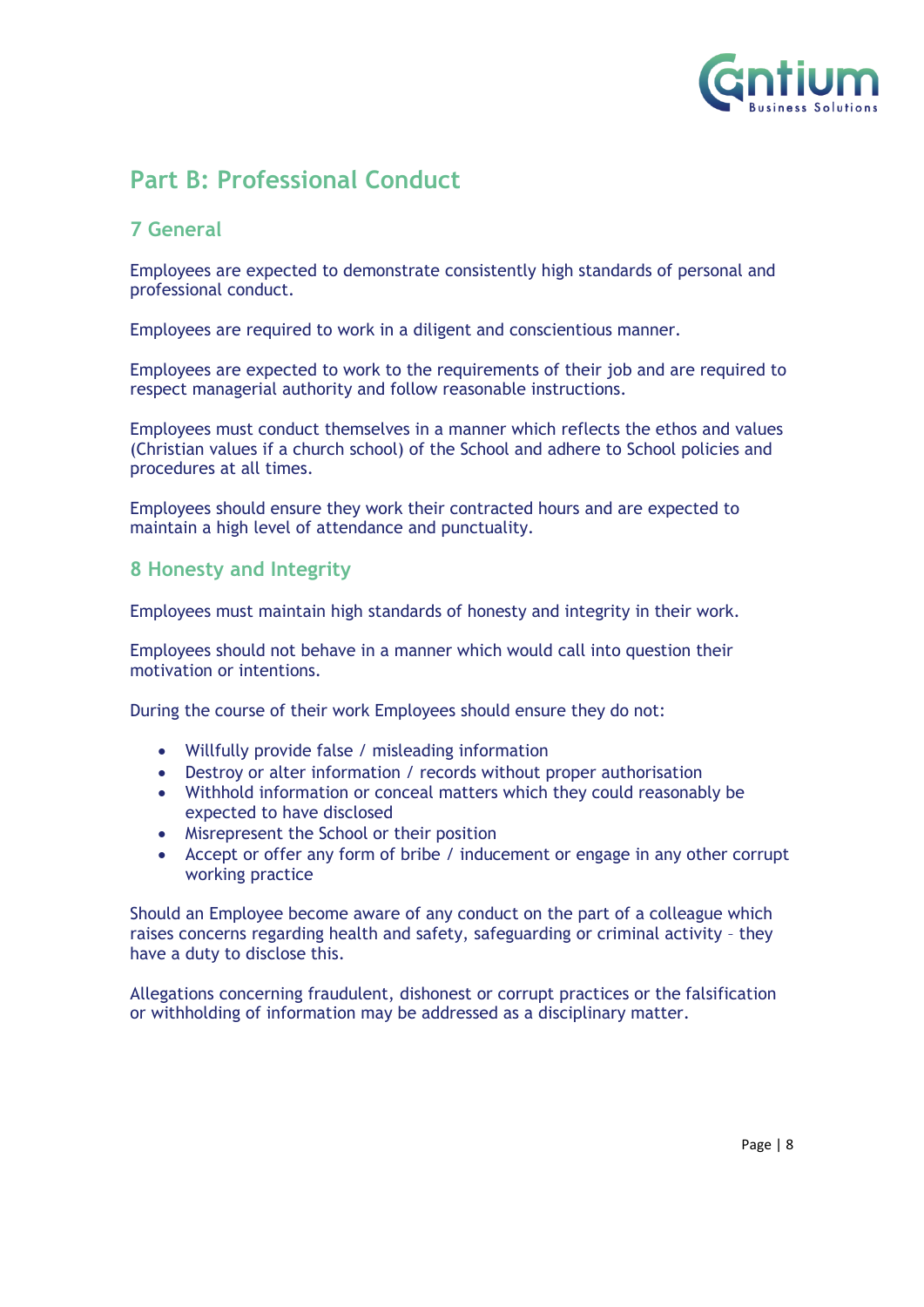

#### <span id="page-8-0"></span>**9 Setting an Example**

School Employees are role models and must adhere to behaviour that sets a good example to all the pupils/students within the School and is appropriate in a School setting.

This includes:

- Refraining from abusive or potentially offensive / discriminatory language or actions
- Demonstrating tolerance and respects towards others
- Observing boundaries appropriate to their role and a School setting
- Ensuring any topics of conversation with pupils/students are suitable to the School setting / curriculum
- Not undermining fundamental British values and refraining from allowing personal / political opinions to impact on the discharge of duties and/or unduly influence pupils /students
- Maintaining high standards of personal presentation, attendance and punctuality

Should Employees be in doubt about the appropriateness of their behaviour they should seek guidance from the Headteacher (or Chair of Governors in the case of the Headteacher). Breaches of expected behaviour may be considered under the disciplinary procedure.

#### <span id="page-8-1"></span>**10 Confidentiality**

Employees may have access to confidential or sensitive information about pupils /students, colleagues or the business and operation of the School as part of their job role.

Such information must not be disclosed to any person who is not entitled to have access to this or legitimately needs it for work purposes.

Specifically, all Employees must:

- Work in accordance with the requirements of the General Data Protection Regulation (2018) and associated legislation
- Observe the School's procedures for the release of information to other agencies and members of the public
- Not use or share confidential information inappropriately or for personal gain
- Not speak inappropriately about the school community, pupils, parents, staff or governors including discussing incidents, operational or employment matters with parents / members of the public
- Ensure all confidential data is kept secure and password protected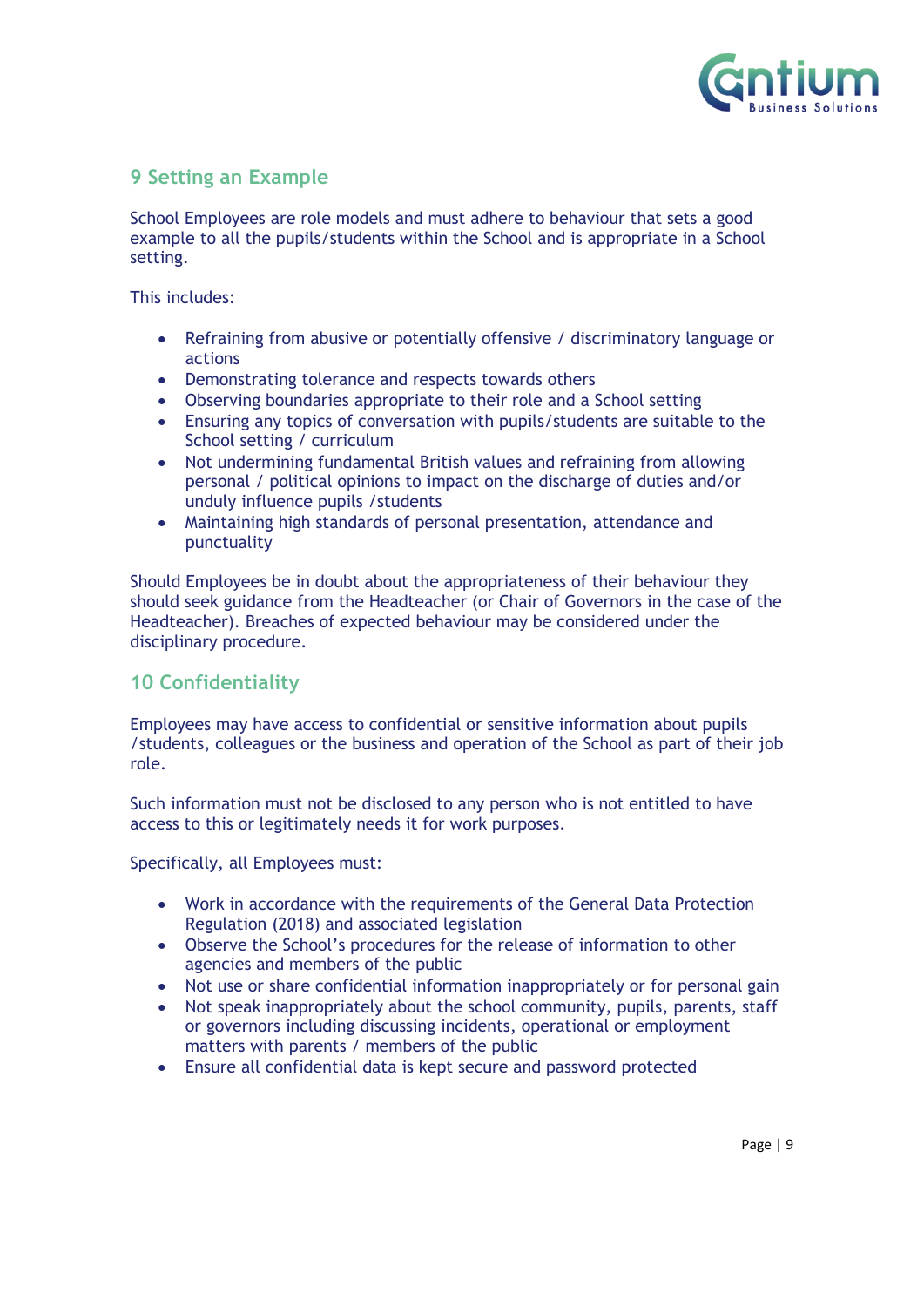

Should Employees be in doubt about the appropriateness of sharing information they should seek guidance from the Headteacher.

*Please also refer to the School's Data Protection / Information Governance Policies*

#### <span id="page-9-0"></span>**11 Working Relationships & Relationships with other Stakeholders / Community**

The School expects Employees to maintain positive and professional working relationships. Colleagues, pupils, parents and other stakeholders should be treated with dignity and respect.

Employees should be polite and courteous in their interactions with parents / pupils and other stakeholders / members of the School community.

Behaviour which constitutes bullying and harassment, intimidation, victimisation, discrimination or abuse of authority will not be tolerated and may be addressed via the School's disciplinary policy. This includes physical and verbal abuse and use of inappropriate language or unprofessional behaviour with colleagues, pupils and parents.

Employees should treat all stakeholders in a fair and equitable way and not behave in a manner which may demean, distress, offend or discriminate against others.

Employees should ensure that policies relating to equality issues are complied with.

Employees should be aware of the School's Complaint Procedure and address any concerns from parents / pupils and other stakeholders in accordance with this document.

*Please also refer to the School's Complaints Procedure*

#### <span id="page-9-1"></span>**12 Conduct Outside of the Workplace**

Employees must not engage in conduct outside of work which has the potential to:

- Affect or is likely to affect the suitability of the Employee to undertake their job role or work with children/young people or in a School setting
- Impact on the operation or reputation or standing of the School

Page | 10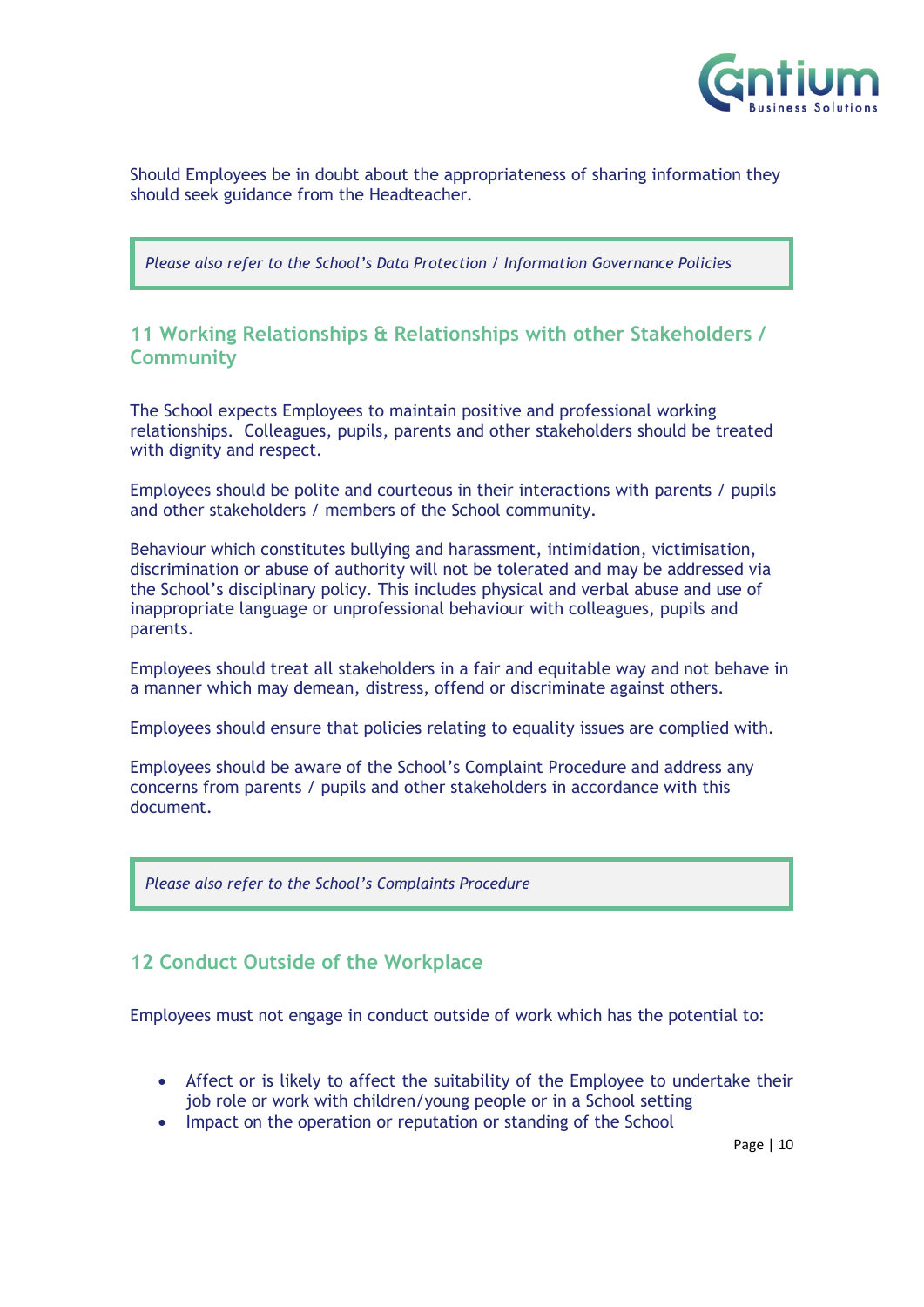

- Impact on the operation or reputation of the School's relationship with its staff, parents, pupils, or other stakeholders
- Seriously undermine the trust and confidence that the School has in the Employee to undertake their job role or work with children/young people or in a School setting

The above actions may be the subject of disciplinary action which could lead to dismissal.

#### <span id="page-10-0"></span>**13 Duty to Disclose**

All Employees have a duty to immediately disclose to the headteacher (or Chair of Governors in the case of a Headteacher) prior to the start of their employment, at the start of their employment or during the course of their employment, any change in their circumstances or any information which may affect or is likely to affect the suitability of the Employee to undertake their job role or work with children/ young people or in a School setting.

This includes, but is not restricted to:

- the Employee being subject to any police investigation / enquiry, arrest, ban, charge, caution, reprimand, warning, fine or pending prosecution or criminal conviction. This includes any actions committed overseas which would be subject to a police investigation or formal action if such actions had been committed in any part of the United Kingdom
- the Employee being subject to any referral, made to, or any investigation, proceedings, or prohibition order being undertaken by the Teaching Regulation Agency, General Teaching Council for Scotland, or the Education Workforce Council in Wales
- the Employee being subject to the inclusion on the DBS Children's Barred List and any change in DBS status during employment, or any referral, made to, or any, investigation or proceedings being undertaken by the DBS
- the Employee being subject to any referral, made to, or any investigation, proceedings, or prohibition order being undertaken by any other regulatory or professional authorities or actions of other agencies relating to child protection and/or safeguarding concerns
- the Employee being subject to any orders made in relation to the care of children, the refusal or cancellation of registration relating to childcare, or children's homes, or being prohibited from private fostering
- the Employee being subject to any 'live' disciplinary process, formal sanction or any other relevant information arising from a previous or current secondary employment / voluntary work which may impact on the Employee's suitability to undertake their role or work with children/young people or in a School setting. This includes substantiated safeguarding allegations
- the Employee's close personal relationships outside of the workplace presenting a 'risk by association' to the safeguarding of children / young people.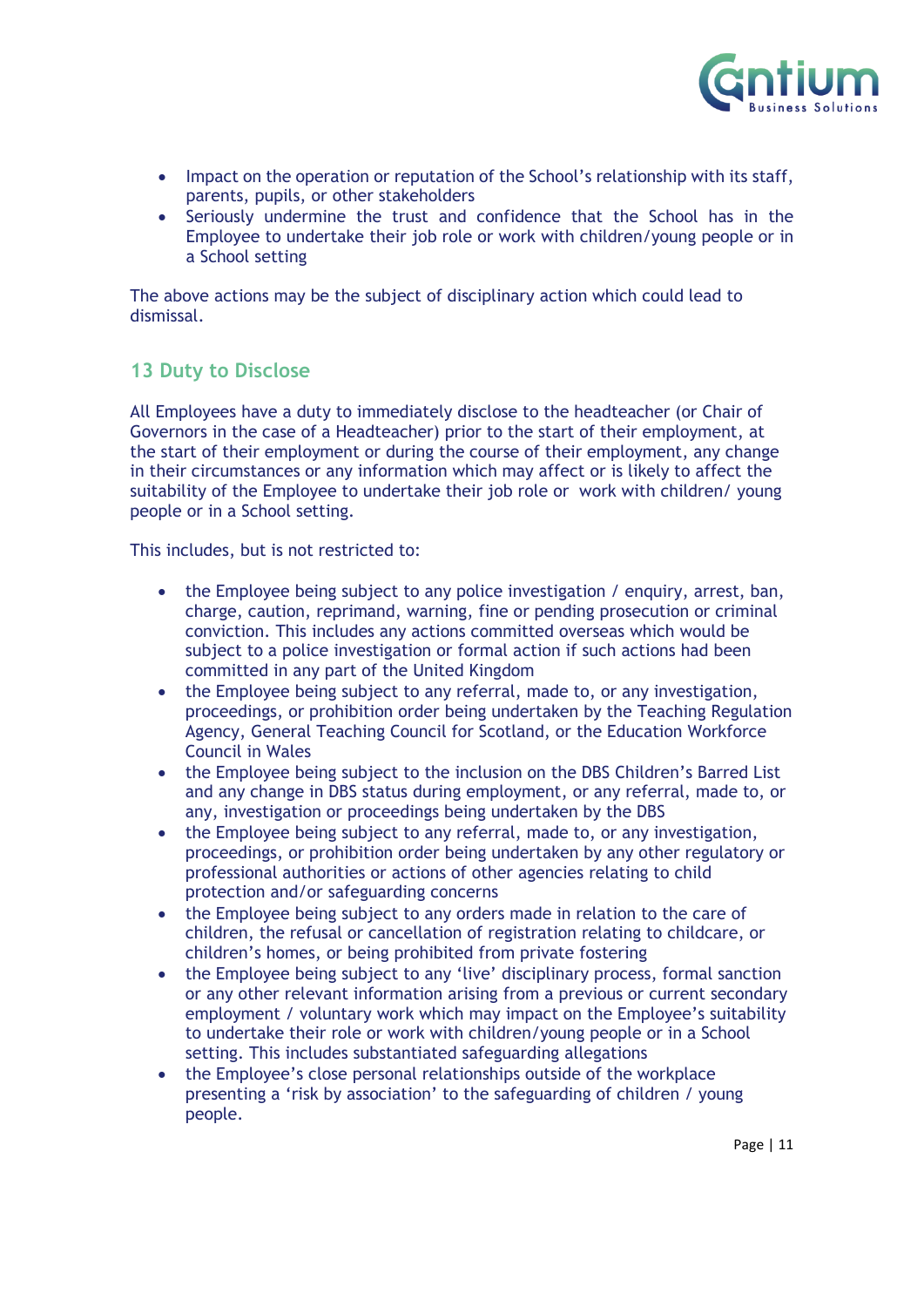

This list is not exhaustive. Should an employee be unclear about whether it is appropriate to disclose a matter they are encouraged to seek guidance from the Headteacher (or Chair of Governors in the case of a Headteacher) at the earliest opportunity.

Employees must also report any current or historical information in the public domain or which is likely to come into the public domain which may be of relevance to their job role or their suitability to work with children/young people or in a School setting or matters which may be subject to adverse media attention or have a detrimental impact on the reputation of the School.

*Childcare (Disqualification) Regulations 2009*

*These regulations apply specifically to* 

- *Staff working directly with children under the age of 5 within the Early Years Foundation Stage or*
- *Staff providing 'wrap around care' (i.e. breakfast and afterschool clubs) with children up to the age of 8*
- *Please delete if this requirement does not apply in your establishment*

In addition in the case of individuals who work with, or manage the education of, early years pupils (under the age of five) during school hours, and children up to the age of eight in relation to activities outside of the school day (for example breakfast or after school club employees), the following legislative provisions also apply.

In accordance with the Childcare (Disqualification) Regulations 2009 (Section 75 of the Childcare Act 2006) an Employee should immediately disclose to the Headteacher (or Chair of Governors in the case of the Headteacher) if, at any point during their employment, they:

• Are disqualified from providing childcare provision or being involved in the management of such provision, including where any application for an Ofsted waiver from disqualification has been made, regardless of whether such an application was successful

Such employees also have a duty to ensure that they are fully aware of their obligations and will be asked by the school to confirm that they understand and comply with these provisions.

Further guidance relating to Employee's obligations under the Childcare (Disqualification) Regulations 2009 including details of the relevant offences which must be disclosed to the school is available at:

[https://www.gov.uk/government/publications/disqualification-under-the-childcare](https://www.gov.uk/government/publications/disqualification-under-the-childcare-act-2006)[act-2006](https://www.gov.uk/government/publications/disqualification-under-the-childcare-act-2006)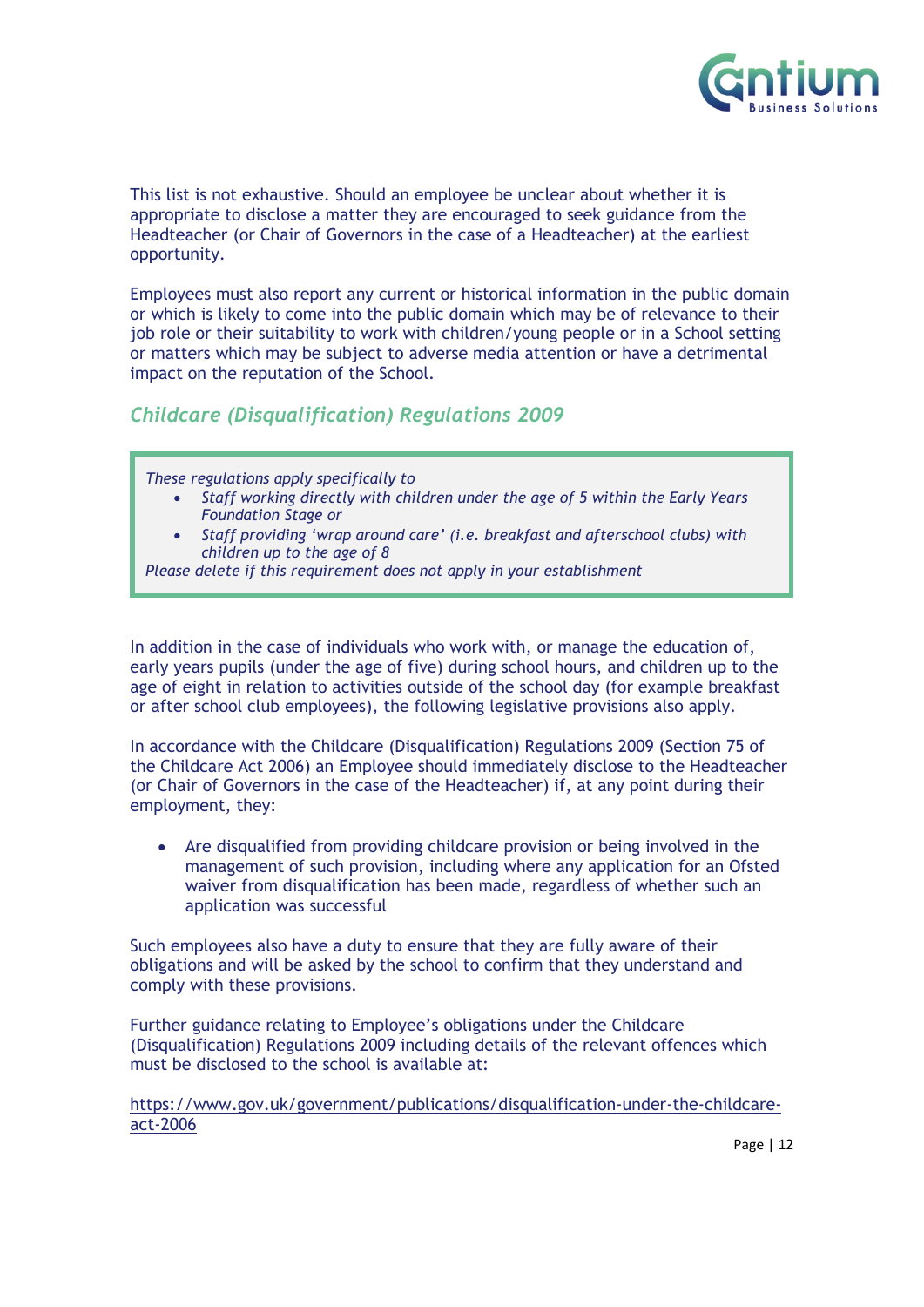

Employees should seek clarification from the Headteacher (or Chair of Governors in the case of the Headteacher) if they are unclear whether they are required to disclose certain information under this provision.

#### **How the school will respond to Employee disclosures**

Disclosures will be handled sensitively and discretely, and with regard to data protection considerations.

The Headteacher will consider carefully any disclosure which is made and the appropriate response.

This may result in a suspension from duties while an investigation / risk assessment takes place or Ofsted waiver application made (where applicable).

In instances where the information disclosed constitutes a risk to the safeguarding of children / young people or is incompatible with an Employee's job role or their suitability to work with children/young people in a School setting, termination of employment may be considered.

Any failure to disclose any information required in the course of employment or any other information that may have a bearing on an individual's suitability to carry out their job role or work with children/young people or in a School setting may be the subject of disciplinary action which could lead to dismissal.

#### <span id="page-12-0"></span>**14 Secondary Employment**

Employees should ensure that any external paid or unpaid work does not conflict with their duty to the School.

Employees must discuss with their Headteacher and obtain their consent before taking up additional paid / unpaid employment or engaging in any other business. Requests will not be unreasonably refused providing that:

- It does not affect or is unlikely to affect the suitability of the Employee to undertake their job role or work with children/young people or in a School setting
- It does not conflict with the interests of the School / KCC or have the potential to bring the School / KCC into disrepute
- There is no detrimental impact on an Employee's work performance or their own or others health and safety.
- Privileged or confidential information is not shared
- Work is undertaken outside of the School and of contracted hours of work
- The activity is not in direct competition with those of the School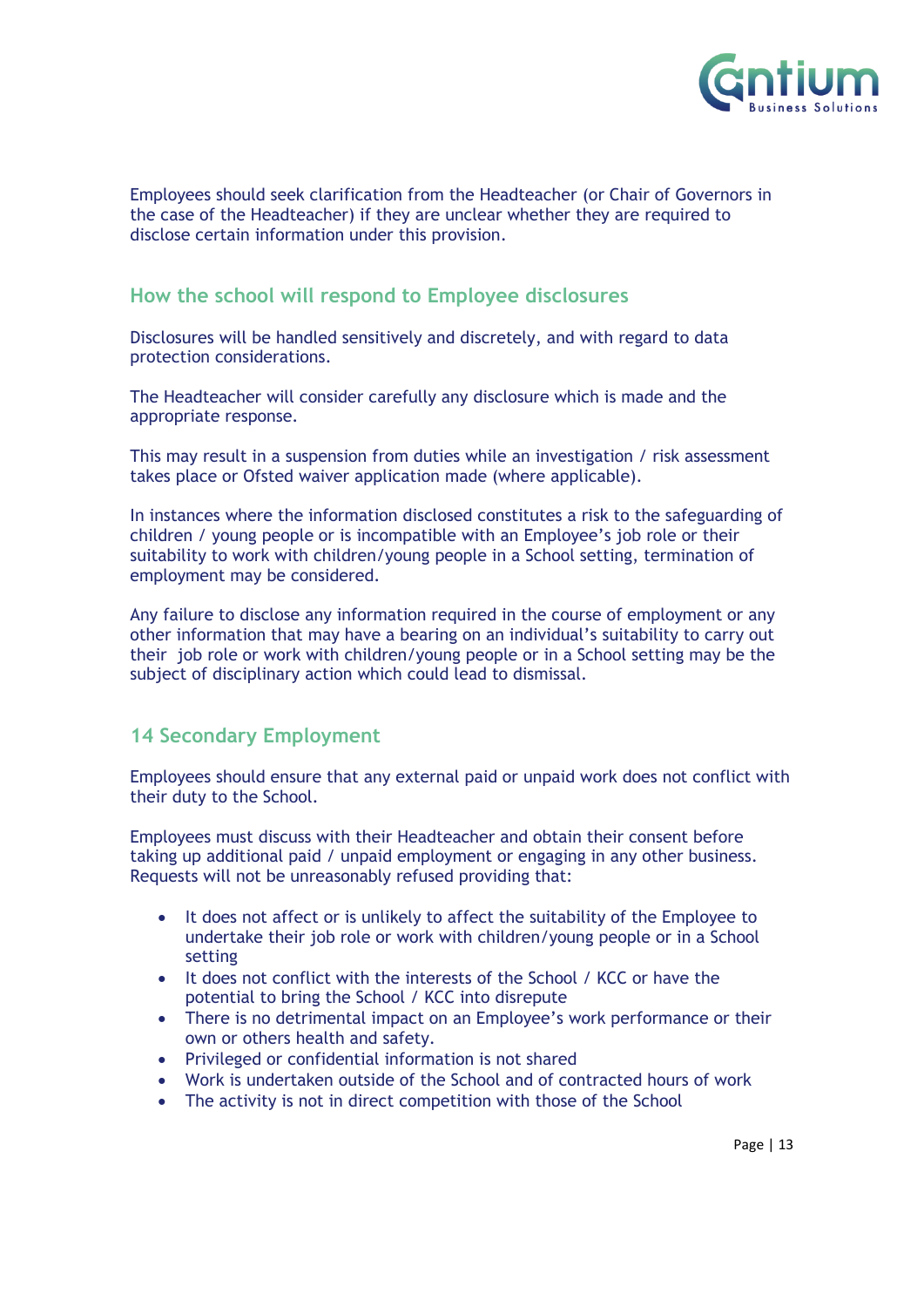

It is an Employee's responsibility to monitor the hours they work and ensure they are rested and refreshed to be able to carry out their role. An average working week of 48 hours across all employments should not normally be exceeded unless the Employee has elected to opt out of the Working Time Regulations.

#### <span id="page-13-0"></span>**15 Dress and Presentation**

All Employees must ensure their dress, personal appearance and standard of personal hygiene is appropriate to the nature of their role in the School and promotes a professional image.

Dress should be appropriate to the activities an Employee is engaged in and any related health and safety requirements.

Suitable protective equipment must be worn where provided and appropriate. Uniforms should be worn where provided.

Employees should wear their identity badges at all times whilst in the workplace.

Clothes that expose areas of the body normally covered in the workplace are not allowed e.g. miniskirts, shorts, low cut tops and transparent clothing. Clothing with offensive or inappropriate designs, slogans or symbols are not allowed.

Wherever possible, tattoos should not be exposed. An Employee may be asked to cover a visible tattoo where it is deemed inappropriate / offensive for a school setting. Body piercings, except earrings, should not be exposed.

The School recognises the diversity of cultures and religions of its Employees and will take a sensitive approach where this affects dress and uniform requirements.

#### <span id="page-13-1"></span>**16 Smoking and the use of drugs and alcohol**

The School is a non- smoking environment. Smoking and the use of e-cigarettes or "vaping" is not allowed on School premises or during working time. Staff should also refrain from smoking immediately outside of the school entrances.

Employees must not consume alcohol or use illegal drugs in the workplace or be under the influence of such substances whilst at work. This includes the use of 'legal highs' or psychoactive substances.

Employees must ensure that any use of alcohol / illegal drugs outside of work does not adversely affect their work performance, attendance, conduct, working relationships, health and safety of themselves and others or damage the School's image and reputation. If an Employee has a drug or alcohol dependency which is impacting on their work or has the potential to impact on their work, they should discuss this with the Headteacher.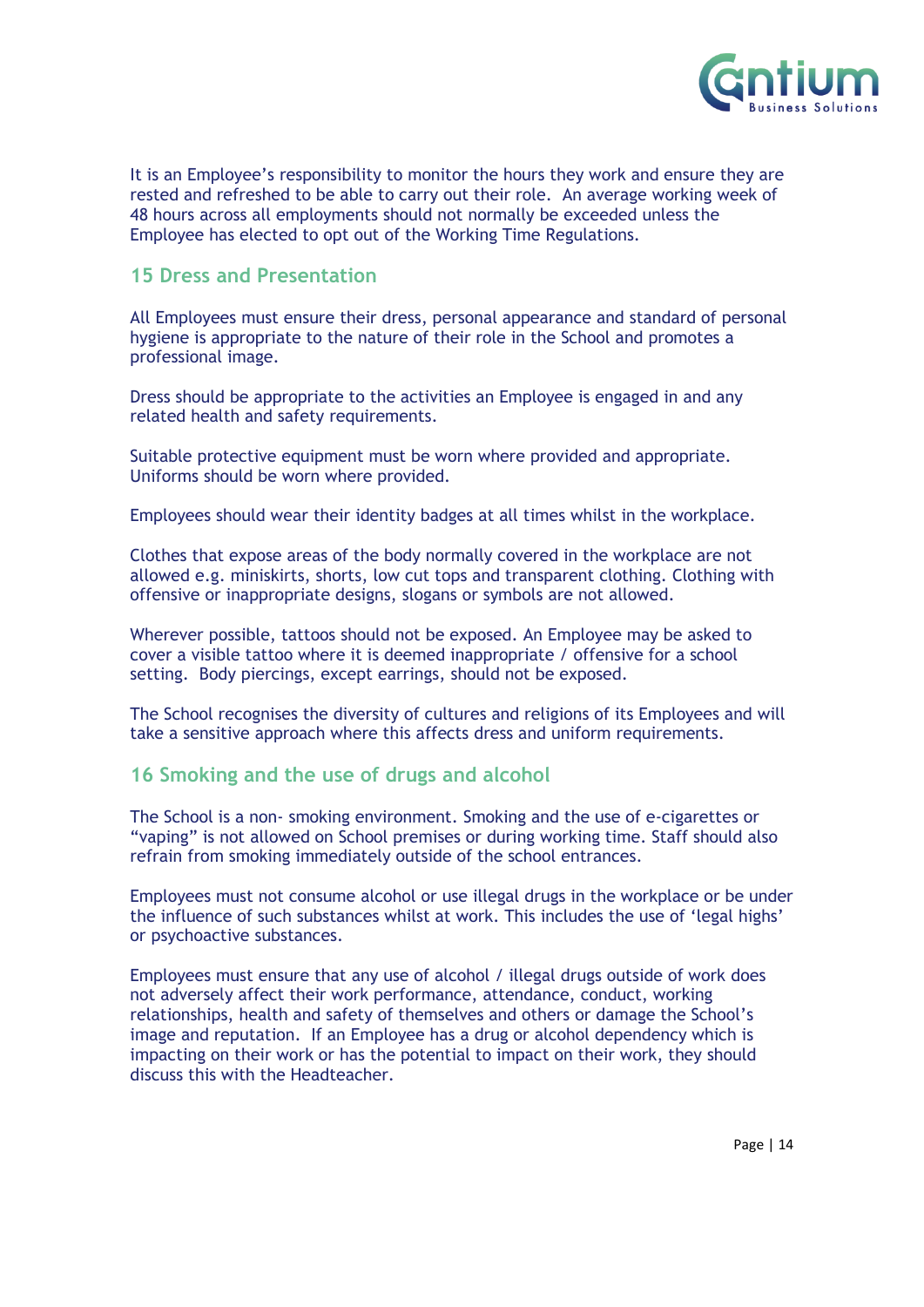

#### <span id="page-14-0"></span>**17 Health and Safety at Work**

All Employees must, by law, take reasonable care for their own health and safety and that of others in the workplace.

Employees are required to comply with the School's Health and Safety policy and agreed procedures at all times.

This includes:

- avoiding risk of injury or danger to yourself or others
- using any protective clothing and equipment supplied
- complying with hygiene requirements
- reporting, at the earliest opportunity, any hazards, defects, accidents or incidents to the Headteacher or other designated person
- not interfering with, or misusing, anything provided for health, safety or welfare
- informing the School of any medical condition or medication which has been prescribed which may have an impact on health and safety in the workplace

Employees with specific additional responsibilities and those in managerial roles should also be aware of and comply with any additional health and safety obligations associated with their role.

Employees should inform their manager if they have a medical condition or are taking prescription medication which may impair their work performance or affect their health and safety or that of others.

*Please also refer to the School's Health & Safety Policy*

#### <span id="page-14-1"></span>**18 Contact with the Media**

All enquiries from the media should be directed to the Headteacher.

Employees should not make contact with or comment to the media about matters relating to the School without the prior approval of the Headteacher.

Employees should speak to the Headteacher in the first instance about any concerns they have regarding their own employment or operation of the school and / or may refer to the School's Whistleblowing or Grievance policies if they wish to raise a formal complaint.

Should an Employee speak directly to the media about non school matters care should be taken to ensure that it is clear that any opinions expressed are personal and that the individual is not acting on behalf of / representing the School.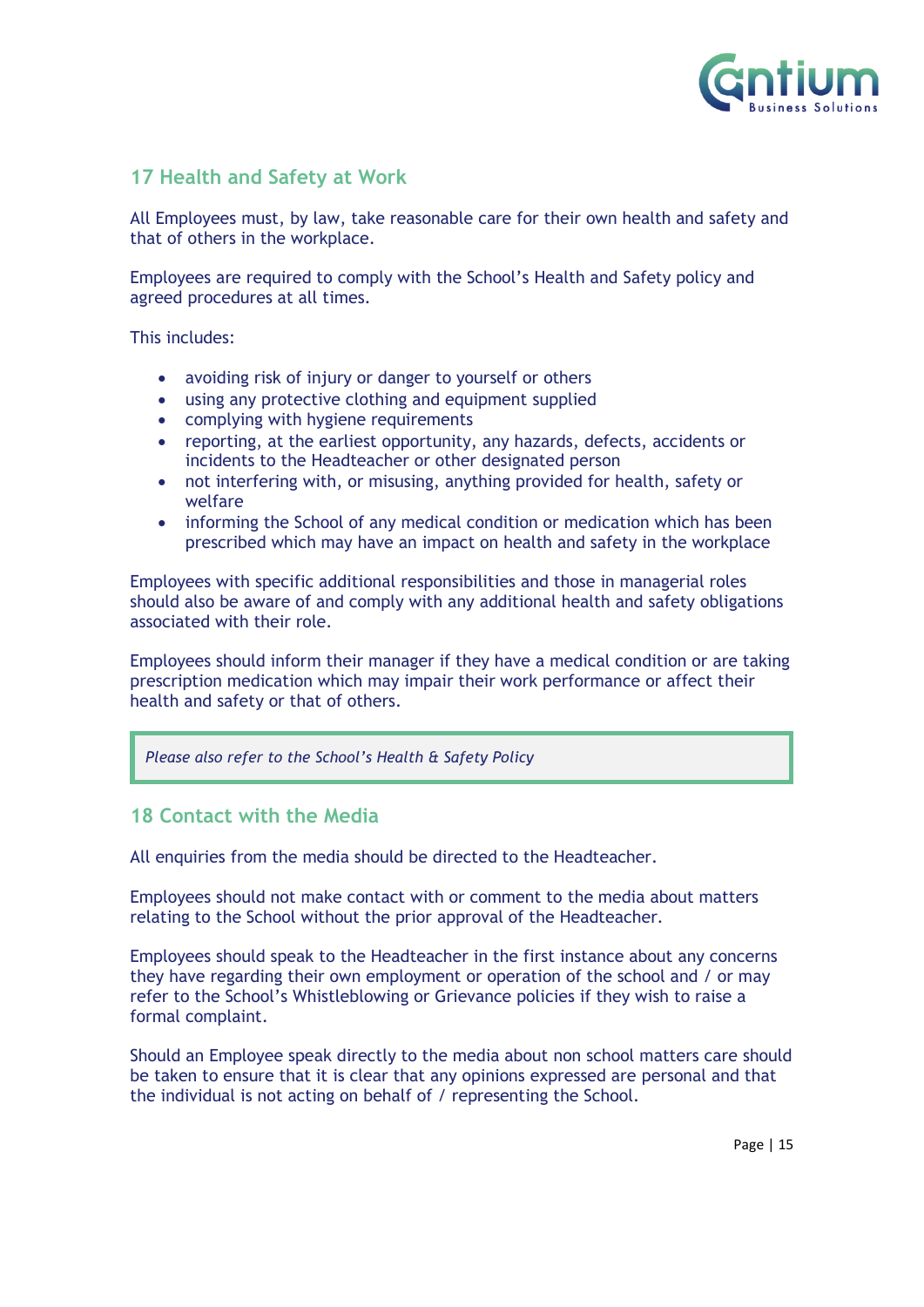

Any contact with the media in a personal capacity should be compatible with the Employee's role and their position working with children / young people or in a school setting and must not negatively impact on the reputation of the school.

#### <span id="page-15-0"></span>**19 Whistleblowing**

Employees may raise concerns about any aspect of the operation of the School which is not directly related to their own employment through the Whistleblowing Policy.

Employees raising a concern with reasonable grounds for doing so will not be subject to discrimination, harassment or victimisation.

*Please also refer to the School's Whistleblowing Policy*

#### <span id="page-15-1"></span>**20 Misconduct**

Failure to follow the Code of Conduct may result, if proven, in disciplinary action, including dismissal.

Employees should ensure they are familiar with type of conduct which may be regarded as a breach of School rules.

Examples of behaviours which are likely to be regarded to constitute misconduct are set out in the Appendix to the School's Discipline and Conduct Policy and Procedure. Allegations of misconduct will be managed in accordance with this procedure.

*Please also refer to the School's Discipline & Conduct Policy and Procedure*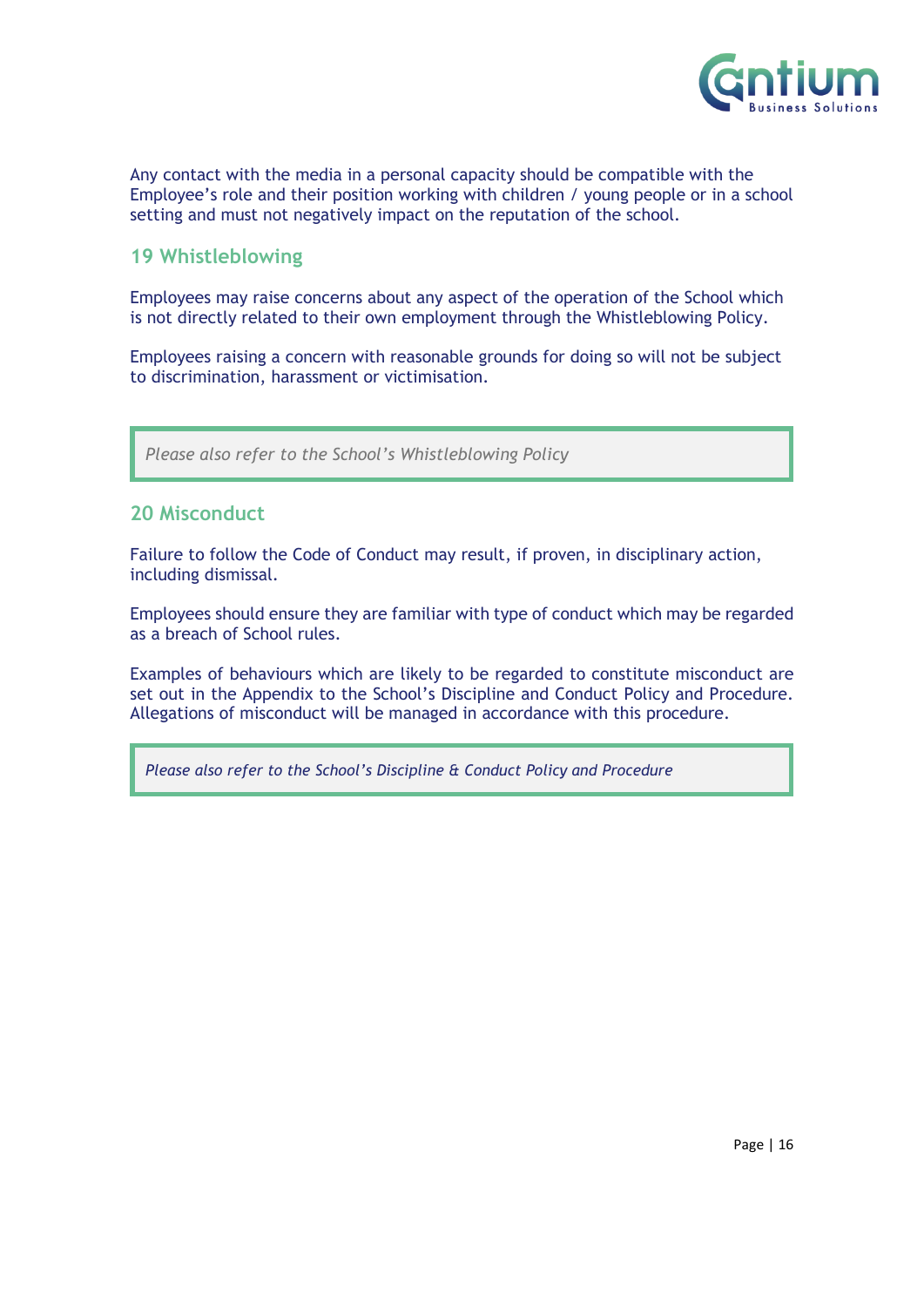

## <span id="page-16-0"></span>**Part C: Safeguarding Pupils / Students**

#### <span id="page-16-1"></span>**21 General Obligations**

All Employees have a responsibility to:

- Safeguard pupils / students from physical abuse, sexual abuse, emotional abuse and neglect
- Promote the welfare of pupils / students and provide a safe environment in which children can learn
- Identify children who may be in need of extra help or who are suffering, or are likely to suffer, significant harm
- Report as soon as possible and without delay any concerns regarding child protection / safeguarding to the Headteacher / Designated Safeguarding Lead (or Chair of Governors where concerns relate to the Headteacher)

All Employees must ensure they have read, understood and comply with:

- Part 1 of Keeping Children Safe in Education (September 2020). This Guidance is attached at Appendix 4 or via [https://www.gov.uk/government/publications/keeping-children-safe-in](https://www.gov.uk/government/publications/keeping-children-safe-in-education--2)[education--2](https://www.gov.uk/government/publications/keeping-children-safe-in-education--2)
- School Safeguarding Policy (add link to school policy)
- The School's Behaviour Management Policy (add link to school policy)
- Additionally, Employees with managerial responsibilities must ensure they comply with the School's procedure for Managing Allegations Against Staff and Parts 2-4 of Keeping Children Safe in Education and Safeguarding Procedures for Managing Allegations Against Staff
- **School to specify any other relevant documents**

Employees must attend and comply with any training as required by the School associated with the safeguarding of pupils / students.

#### <span id="page-16-2"></span>**22 Appropriate relationships with students**

Employees must maintain appropriate professional boundaries with pupils / students.

Employees are expected to act in an open and transparent way that would not lead any reasonable person to suspect their actions or intent. In order to protect both children and themselves, Employees should also avoid behaviour that might be misinterpreted by others.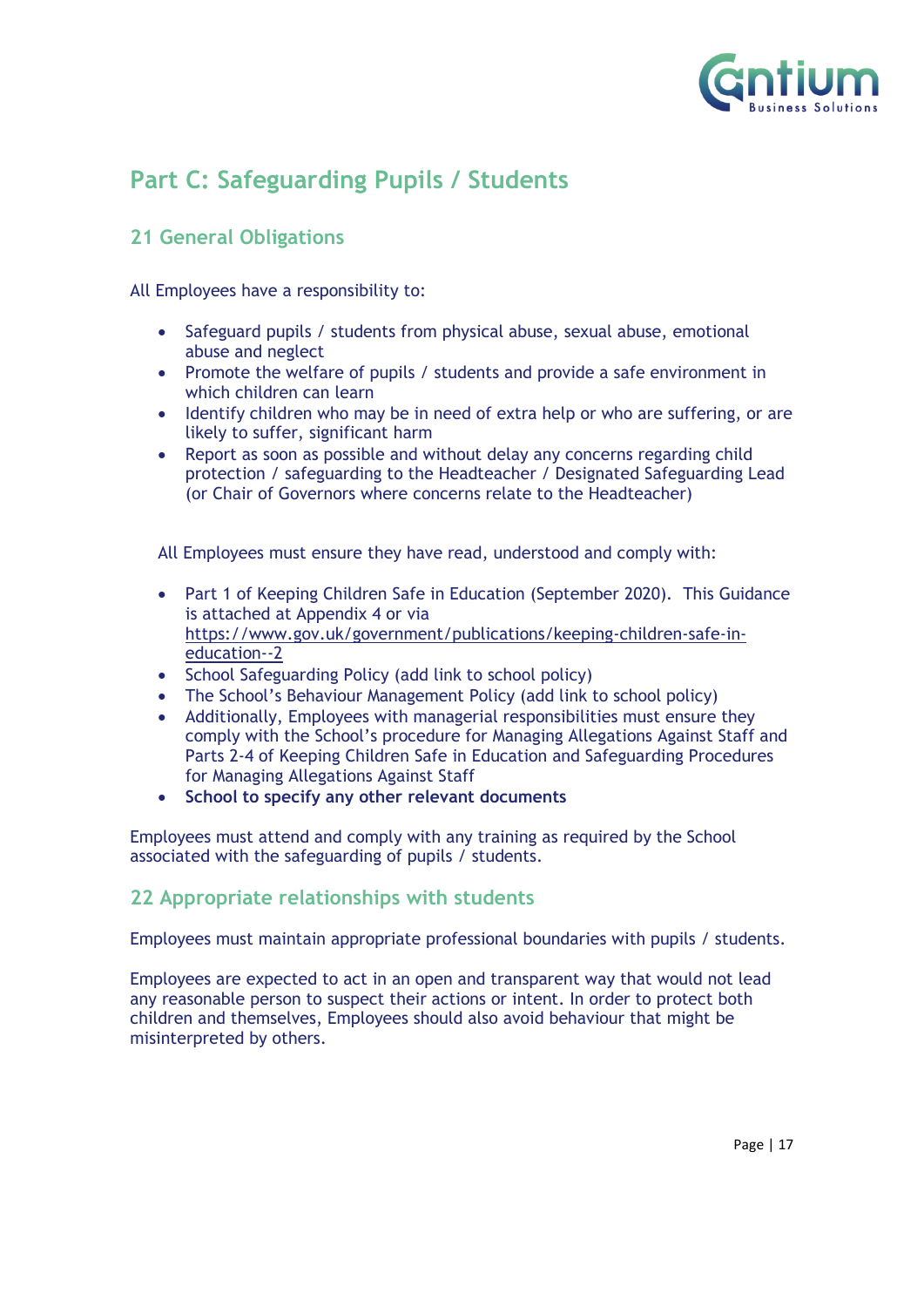

#### <span id="page-17-0"></span>**23 Allegations Against Members of Staff and Volunteers**

All Employees have a duty to report to the Headteacher / DSL at the earliest opportunity the conduct of a colleague which may place a child at risk.

Where the concerns relate to the Headteacher these should be reported to the Chair of Governors.

Failure to report such concerns may be regarded as a disciplinary matter.

#### <span id="page-17-1"></span>**24 Guidance for Safer Working Practice**

Employees are required to read, understand and comply with the Guidance for Safer Working Practice for those working with Children and Young People in Education Settings.

This guidance is attached at Appendix 5 or can be accessed online via:

[http://www.kelsi.org.uk/\\_\\_data/assets/pdf\\_file/0016/46510/Guidance-for-safer](http://www.kelsi.org.uk/__data/assets/pdf_file/0016/46510/Guidance-for-safer-working-practice-working-in-education.pdf)[working-practice-working-in-education.pdf;](http://www.kelsi.org.uk/__data/assets/pdf_file/0016/46510/Guidance-for-safer-working-practice-working-in-education.pdf)

This document explains the School's specific expectations with regard to safeguarding pupils / students and contains practical guidance on behaviours which constitute safe working practice.

Employees should seek immediate guidance from their Headteacher / Line Manager if they are unclear about the conduct or actions expected of them.

*Schools may wish to add further details about their specific expectations regarding safer working practice here* 

#### <span id="page-17-2"></span>**25 Other Safeguarding Considerations**

#### **Prevent Duty**

Schools have a duty to protect children / young people from radicalisation and extremism.

All Employees have a responsibility to report any concerns about pupils / students who may be 'at risk' to the Headteacher / designated staff member.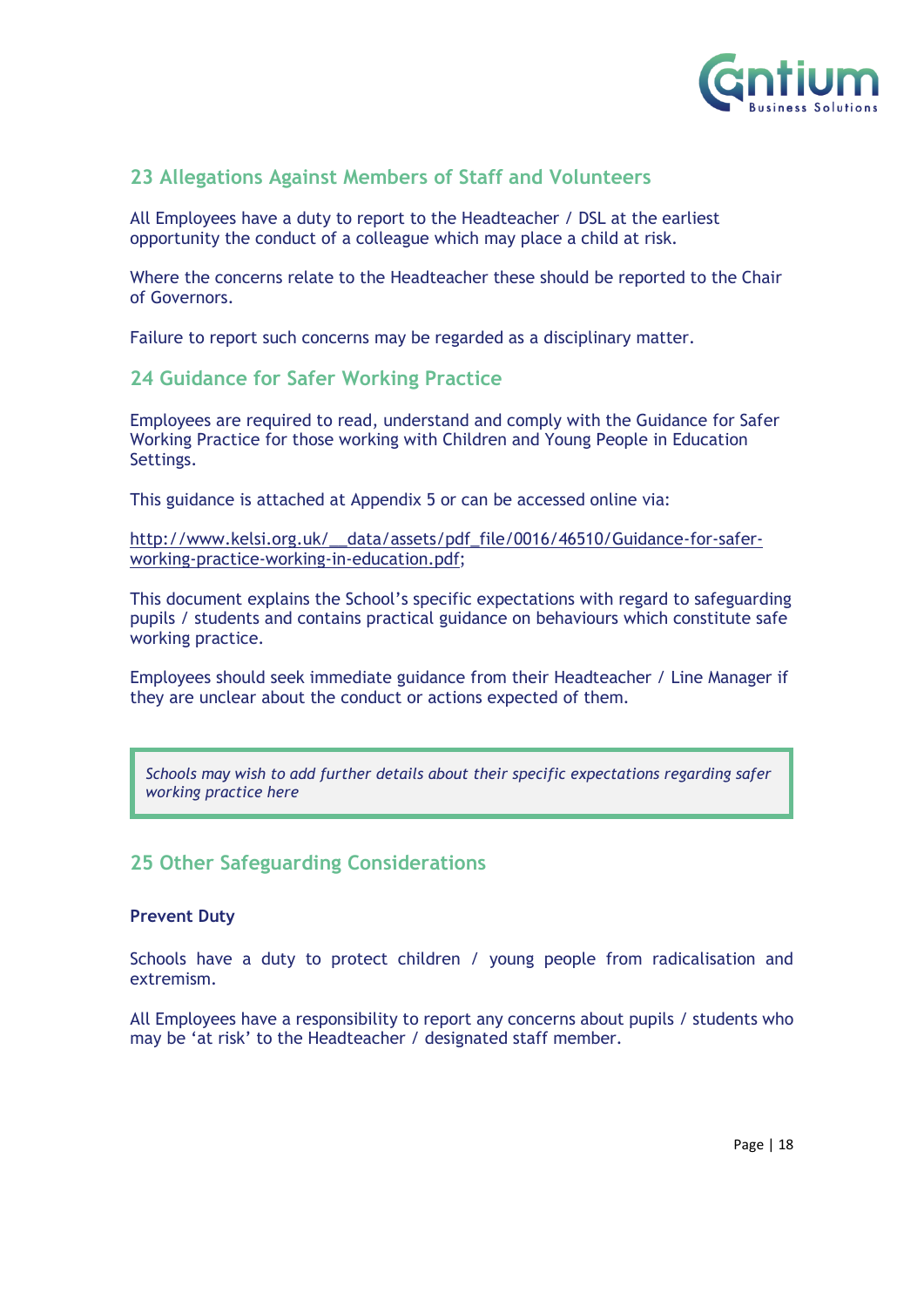

#### **Female Genital Mutilation**

Teachers have a legal duty to report to the police where they discover an act of Female Genital Mutilation appears to have been carried out on a pupil / student.

All Employees have a responsibility to discuss any concerns with the Headteacher / designated staff member

Please refer to Part 1 and Annex A of Keeping Children Safe in Education (September 2020) for further guidance.

## <span id="page-18-0"></span>**Part D: ICT and Social Media**

*Please also refer to the School's ICT Acceptable Usage Policy / E Safety Policy* 

#### <span id="page-18-1"></span>**26 General Obligations**

Employees should ensure that they have read, understand and comply with the School's ICT Acceptable Use Policy at all times.

Whilst at work or using a work device all Employees must:

- Ensure all electronic communication with pupils / students, parents / carers, colleagues and other stakeholders is compatible with their professional role, appropriate boundaries and in line with School policies.
- Not to use work IT equipment to browse, create, transmit, display, publish or forward any material / images which is illegal, sexually explicit, obscene or could offend, harass or upset others or anything which could bring an Employee's professional role or the School / Local Authority into disrepute.
- Not to use personal IT equipment to browse, create, transmit, display, publish or forward any materials / images which are illegal or could offend or harass others or anything which could bring an Employee's professional role or the School / local authority into disrepute.
- Ensure that ICT system security is respected and password protocols are observed – including the use of strong passwords and encryption.
- Not install personal software on School equipment or make unauthorised copies of School registered software.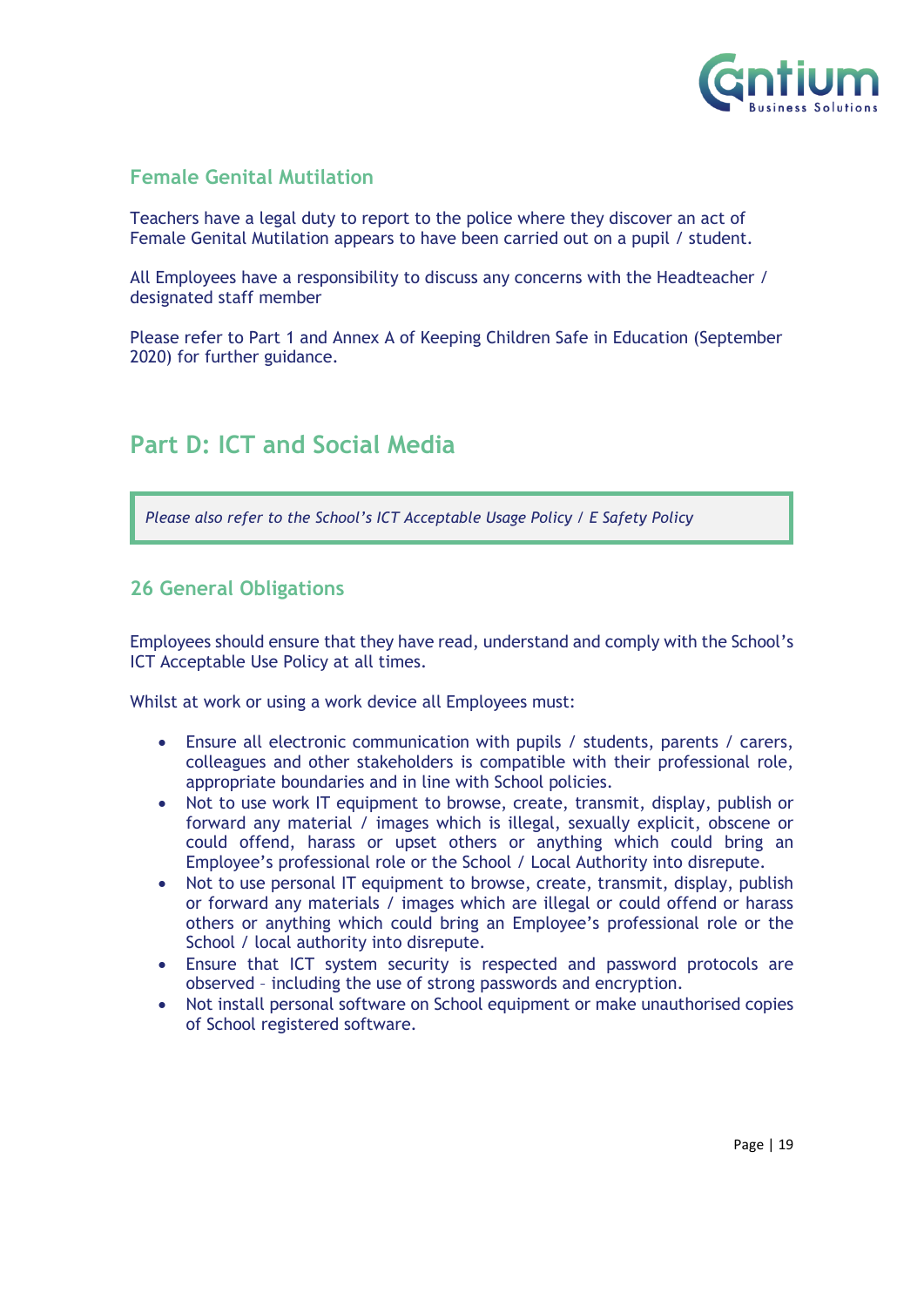

School may specify which approach applies:

Limited use of School internet, email and ICT equipment for personal purposes is permitted, provided this is within the scope of the School's ICT Acceptable Use Policy and does not impact on an individual's job role.

Access to gaming, gambling, social networking sites or internet chatrooms from School devices is not permitted

#### OR

Use of school internet, email and ICT equipment for personal purposes is not permitted.

Employees should seek guidance from their Headteacher / Line Manager if they are unclear about the conduct or actions expected of them.

Breaches of expected use of ICT may be considered under the disciplinary procedure.

#### <span id="page-19-0"></span>**27 Use of Social Media**

Employees must ensure that their online presence / profile is compatible with their professional role.

All Employees should:

- Ensure appropriate privacy settings are applied when using social media sites
- Refrain from sharing confidential / privileged information, discussing incidents, operational or employment matters or making critical / negative comments about the School / pupils / parents or colleagues on such forums
- Not browse, create, transmit, display, publish, comment on or forward any material / images which is illegal, could offend or harass or anything which could bring an Employee's professional role or the School / Local Authority into disrepute
- Never share / post images of pupils
- Not post images of work colleagues without permission.
- Not access or update social media sites using school devices / during working time (school may wish to amend / delete this depending on their local approach)

Employees should not make contact with student / pupils or parents via social media accounts or have these individuals as social media 'friends' / 'contacts'. It is also recommended that Employees do not have ex- pupils or their families as social media 'friends'.

Employees should seek guidance from their Headteacher / Line Manager if they are unclear about the conduct or actions expected of them.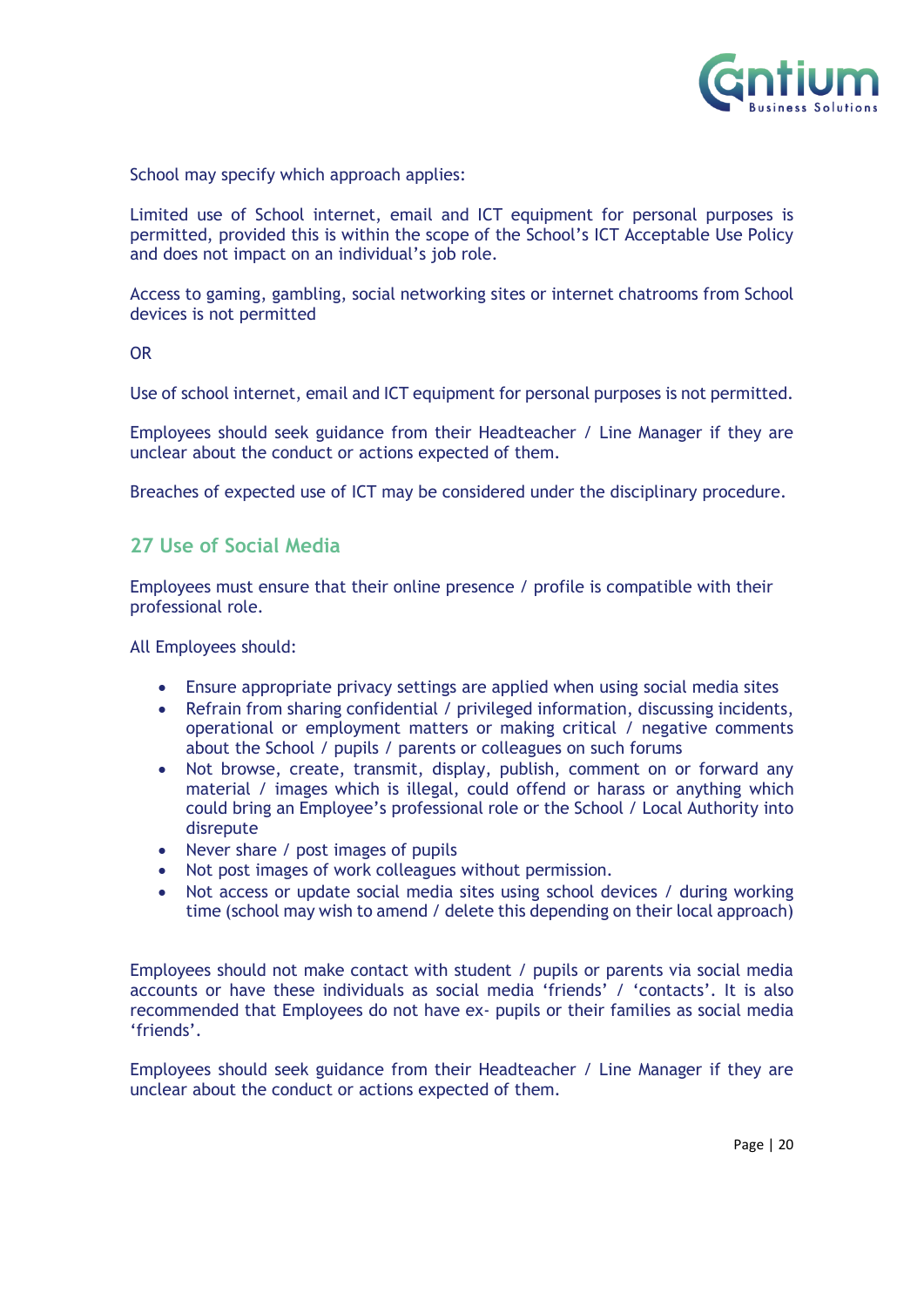

#### <span id="page-20-0"></span>**28 Use of Personal Mobile Phones / Devices**

Employees are not permitted to make / receive personal calls / texts, send / receive emails or access internet / social media during work time where children are present.

Employees should ensure that mobile devices are silent at all time whilst in the classroom or where children are present. Mobile devices should not be left on display.

Employees should not use their personal equipment (mobile phones / cameras / tablets) to take photos or make recordings of pupils / students.

#### <span id="page-20-1"></span>**29 Monitoring of Usage**

Emails, documents or browsing history on School systems should not be considered to be private and may be monitored and recorded to ensure the safety of pupils / students and ensure compliance with this policy.This monitoring will be proportionate and will take place in accordance with data protection / privacy legislation.

The School may address concerns regarding unauthorised, unacceptable or inappropriate use of ICT systems / devices or social media as a disciplinary matter.

## <span id="page-20-2"></span>**Part E: Business Conduct**

#### <span id="page-20-3"></span>**30 Use of Financial Resources**

The School requires Employees to observe the highest standards of business / financial practice.

Employees should ensure that School / public funds with which they are entrusted are used in a responsible and lawful manner.

Employees must comply with the School's stipulated financial regulations and any other relevant policies / audit requirements.

Appropriate authorisation should be sought for any expenditure and audit trail / suitable records kept.

School monies, credit / debit cards and accounts should not be used for personal purposes.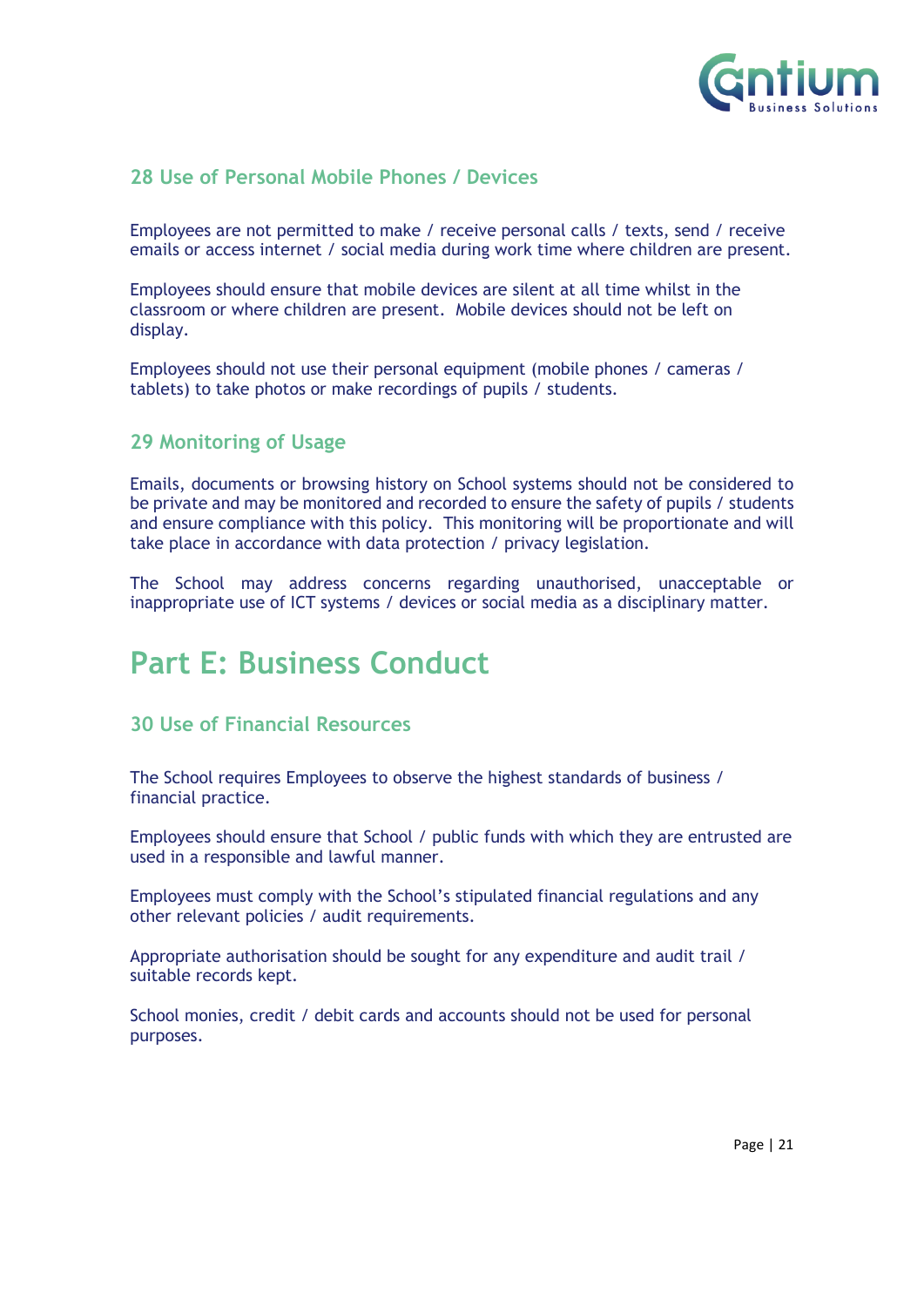

The use of personal credit cards / accounts to purchase goods and services on behalf of the School should be avoided unless prior agreement from the Headteacher is obtained.

All expense claims for travel and subsistence should be appropriately authorised and accompanied by receipts / proof of purchase.

Personal loyalty cards should not be used when making purchases on behalf of the School.

*Please also refer to the Local Authority's School Financial Control Guidance and the School's Finance Policy* 

#### <span id="page-21-0"></span>**31 Personal Use of Equipment and Resources**

Employees may not make personal use of the School's property, materials or facilities unless authorised to do so by the Headteacher.

#### <span id="page-21-1"></span>**32 Declaration of Interests**

The School recognises that Employees may wish to take an active role in the local community and undertake additional personal / business activities outside of work.

In the majority of instances such activities will have no impact on their role in School. However, on occasion there may be a potential conflict of interest.

Employees should therefore declare annually to the Headteacher any financial or non financial interests which may conflict with those of the School. Employees should also declare membership of any professional bodies / organisations which may conflict with their School role.

Should Employees be in doubt about whether a conflict of interest may exist they should seek guidance from the Headteacher (or Chair of Governors in the case of the Headteacher).

#### <span id="page-21-2"></span>**33 Contracting out of Services**

Employees should follow agreed School protocols for the award of contracts to external providers.

Employees should adhere to School rules regarding the separation of roles in procurement / tendering process.

In particular care should be taken to ensure competition between prospective contractors is fair and open and that all competing parties are treated equally.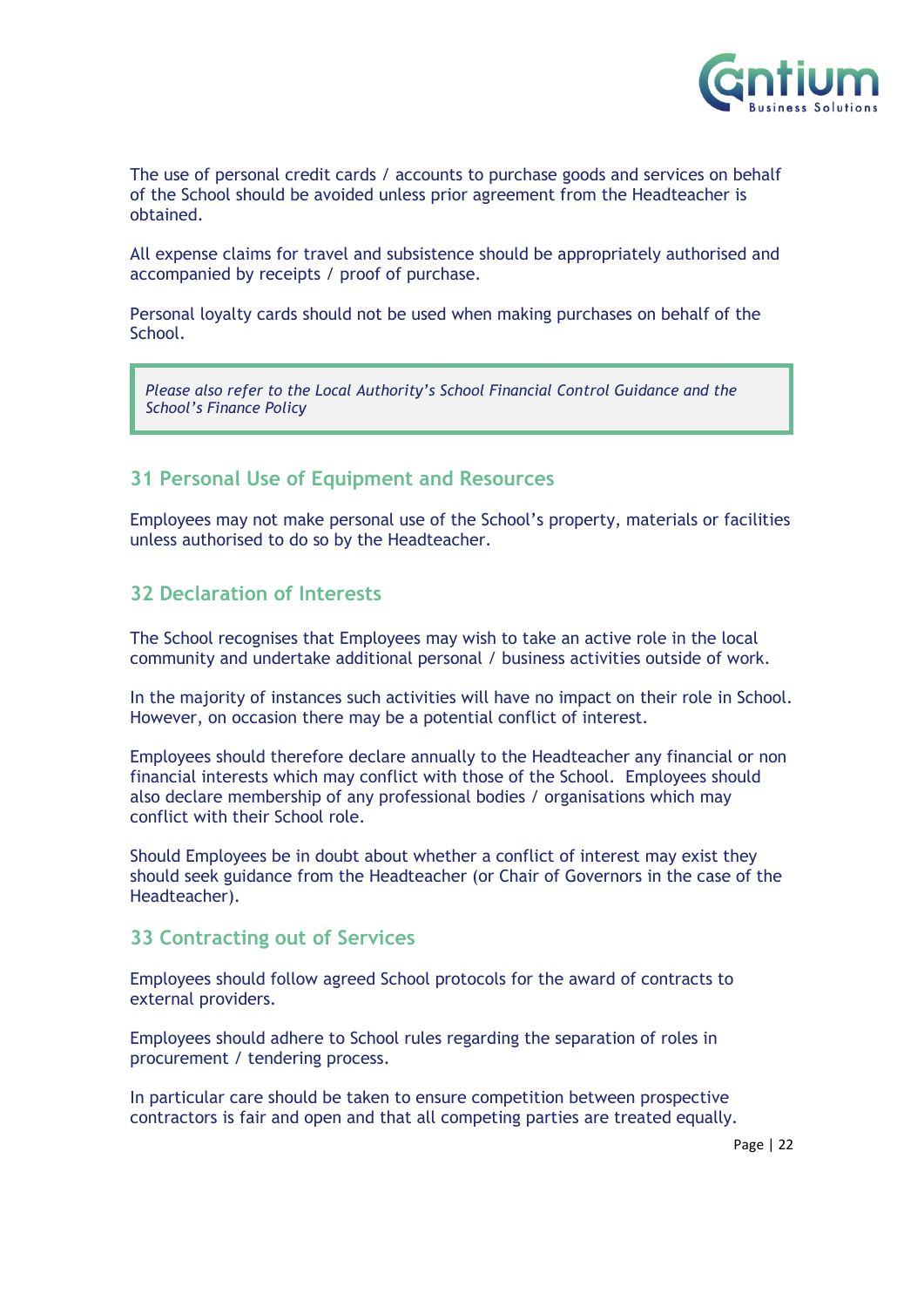

Employees should ensure that preferential treatment is not shown to current / former Employees or partners, close relatives or friends / associates in the award of contracts.

Employees must not accept any form of financial or other inducement which may be offered by a potential contractor. All such approaches should be reported to the Headteacher.

Confidential information relating to the tendering process, must not be disclosed to any unauthorised party or organisation.

#### <span id="page-22-0"></span>**34 Gifts and Hospitality**

Employees should not accept significant gifts from parents / carers, pupils / students, actual or potential contractors or outside suppliers which could compromise the individual or the School.

Employees should notify the Headteacher should they receive any unsolicited gifts and return the item with a polite refusal letter to the sender. A record should be kept of all gifts which are received.

Small tokens of appreciation which have no substantial financial value (less than £25) such as presents from pupils / students at the end of term may be accepted and do not have to be declared.

Employees may only accept an offer of hospitality if there is a genuine need to do so in order to represent the School in the community. Employees should discuss any invitations with the Headteacher (or Chair of Governors in the case of the Headteacher).

Where the School receives sponsorship of a School activity / event, care should be taken to ensure that this does not infer that the sponsor will receive preferential treatment in any future contracting / tendering process. An Employee or their partner, family member or friend may not benefit from the sponsorship.

#### <span id="page-22-1"></span>**35 Personal Relationships at Work**

Employees must not allow a personal relationship with a colleague, parent, Governor or member of the wider school community to influence their conduct at work or have a detrimental impact on the operation of the school.

Employees who are in a personal relationship should behave in an appropriate and professional manner during working time. Preferential treatment or advantage of any kind must not be given.

A personal relationship may be defined as: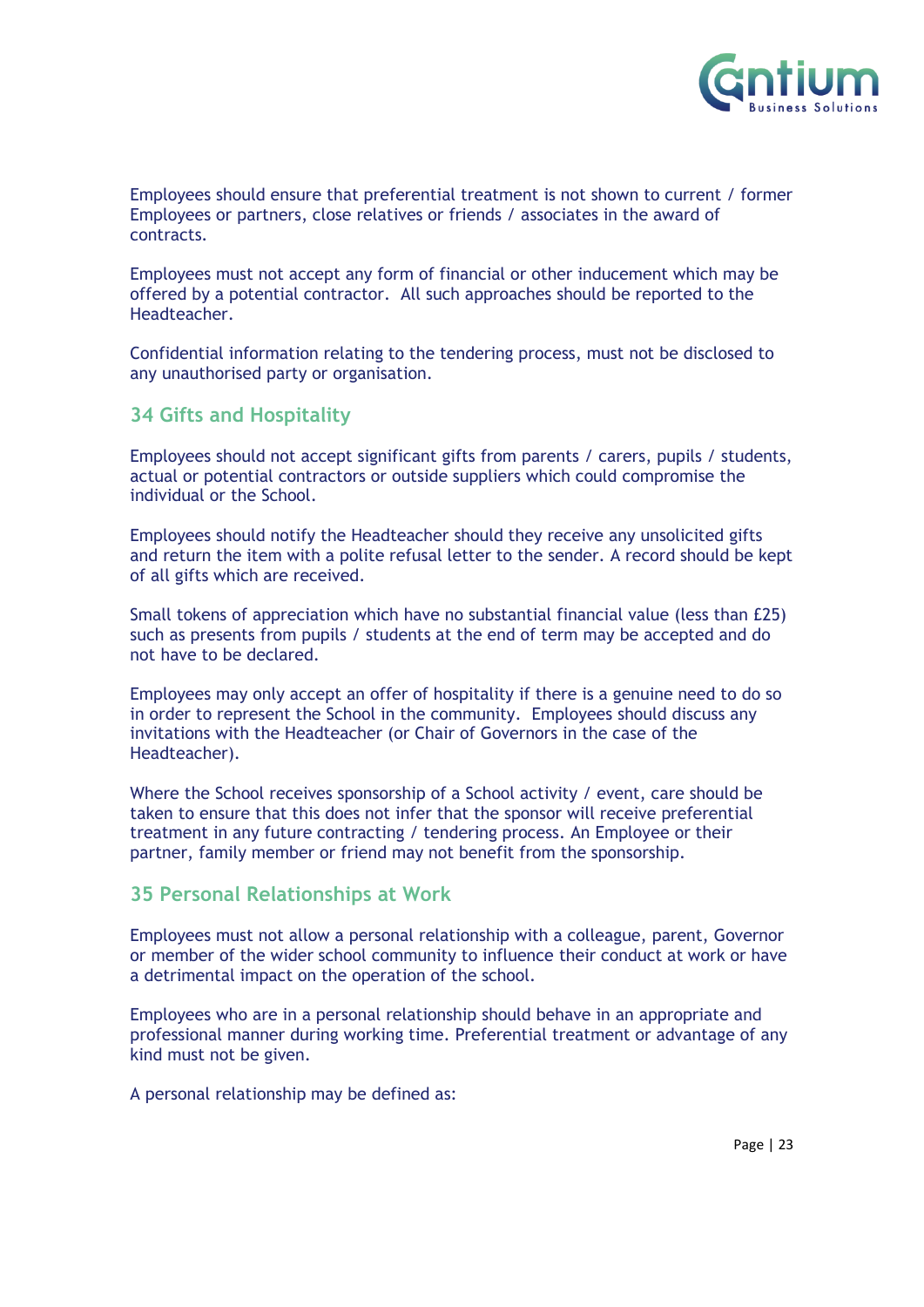

- A family relationship
- A romantic / sexual relationship
- A close personal friendship outside of work
- A business, commercial or financial relationship

Employees are expected to disclose to the Headteacher where a personal relationship exists or develops with a parent of a pupil or where there is a pre existing family connection or friendship with a pupil and / or their family. There will be no requirement to give a detail account of the involvement. Where an individual is employed in a school in which their child / family member is a pupil, they should ensure that appropriate professional boundaries are maintained.

Employees are expected to disclose to the Headteacher any close personal relationship with a colleague / Governor. There will not be a requirement to give a detail account of the involvement.

Where a personal relationship exists or develops between members of staff where one party is in a supervisory relationship they must not be involved in the recruitment, appraisal, promotion, pay determination or any other management decision involving the other party.

In the case of the Headteacher any disclosures should be made to the Chair of Governors.

#### <span id="page-23-0"></span>**36 Political Activity**

Employees may engage in political activity outside of work – however they should not allow personal / political views to interfere with their duties. Any activity should be compatible with the Employee's responsibility as a role model to pupils / students.

Where an Employee is involved in political activity outside of work – care must be taken to ensure that it is clear that any opinions expressed are personal and that the individual is not acting on behalf of / representing the School.

#### <span id="page-23-1"></span>**37 Intellectual Property**

Any intellectual property created by an Employee during the course of their employment will be considered the property of the school, unless specific permission is granted to the Employee to have ownership of such materials.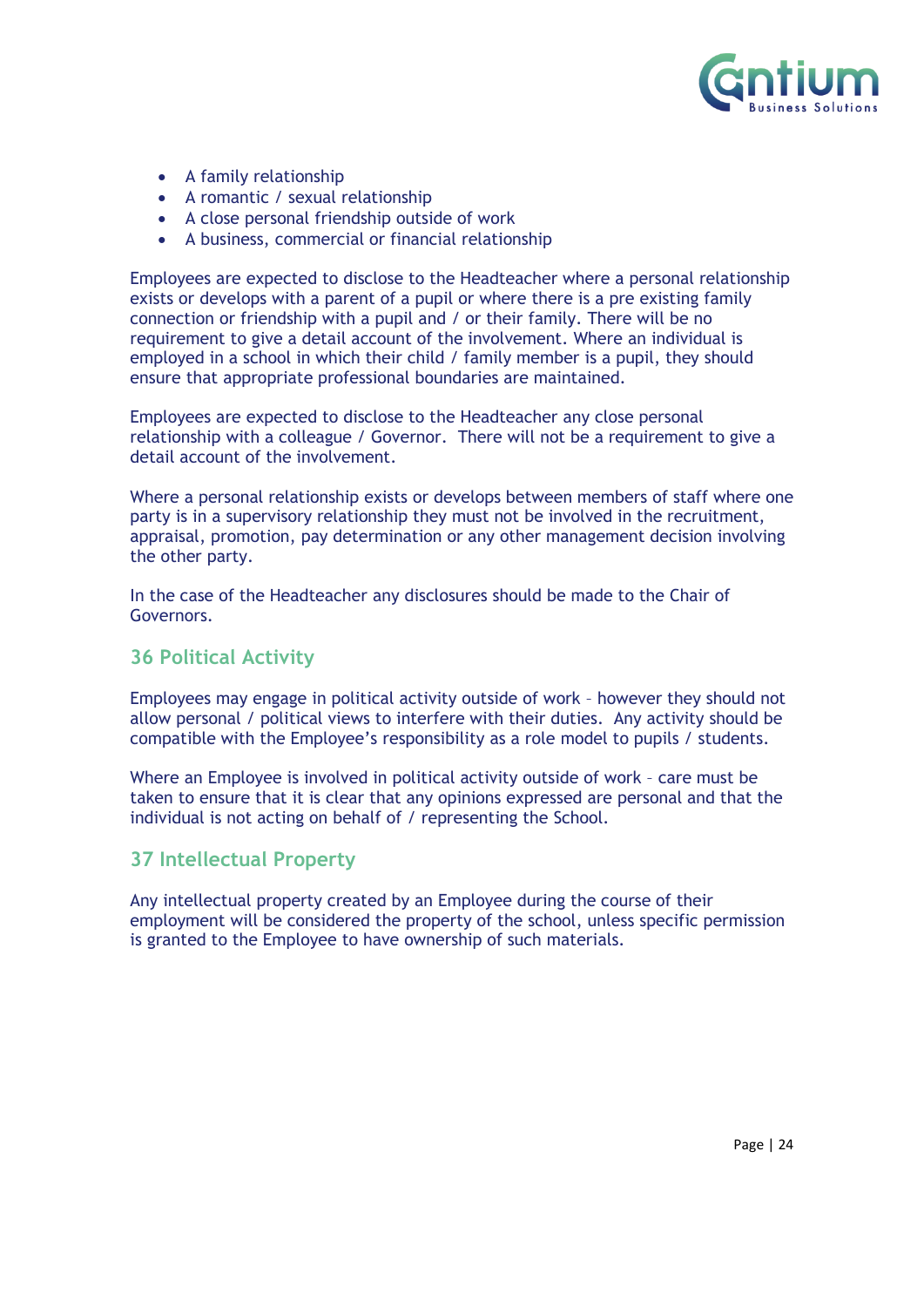

# <span id="page-24-0"></span>**Appendix 1: Code of Conduct – Confirmation of Compliance**

Please sign the declaration below and return this to the school office

| the school's code of conduct.                                                                                                                                               | I hereby confirm that I have read, understood and agree to comply with the provisions of |  |
|-----------------------------------------------------------------------------------------------------------------------------------------------------------------------------|------------------------------------------------------------------------------------------|--|
| Should I have any queries about any aspect of the code or am unclear of the school's<br>expectations I will discuss these with the Headteacher at the earliest opportunity. |                                                                                          |  |
| Name:                                                                                                                                                                       | Job Title:                                                                               |  |
| Signed:                                                                                                                                                                     | Date:                                                                                    |  |
| It is supposed that Employees should re- read this policy on an appual basis to                                                                                             |                                                                                          |  |

*(It is suggested that Employees should re- read this policy on an annual basis to ensure they are familiar with any changes which have been made)*

# <span id="page-24-1"></span>**Appendix 2: List of Relevant Policies**

School to specify other relevant documents to be read in conjunction with the code of conduct

# <span id="page-24-2"></span>**Appendix 3: Teachers' Standards – Part 2**

[https://www.gov.uk/government/publications/teachers-standards;](https://www.gov.uk/government/publications/teachers-standards)

## <span id="page-24-3"></span>**Appendix 4: Keeping Children Safe in Education – Part 1**

[https://www.gov.uk/government/publications/keeping-children-safe-in-education--](https://www.gov.uk/government/publications/keeping-children-safe-in-education--2) [2;](https://www.gov.uk/government/publications/keeping-children-safe-in-education--2)